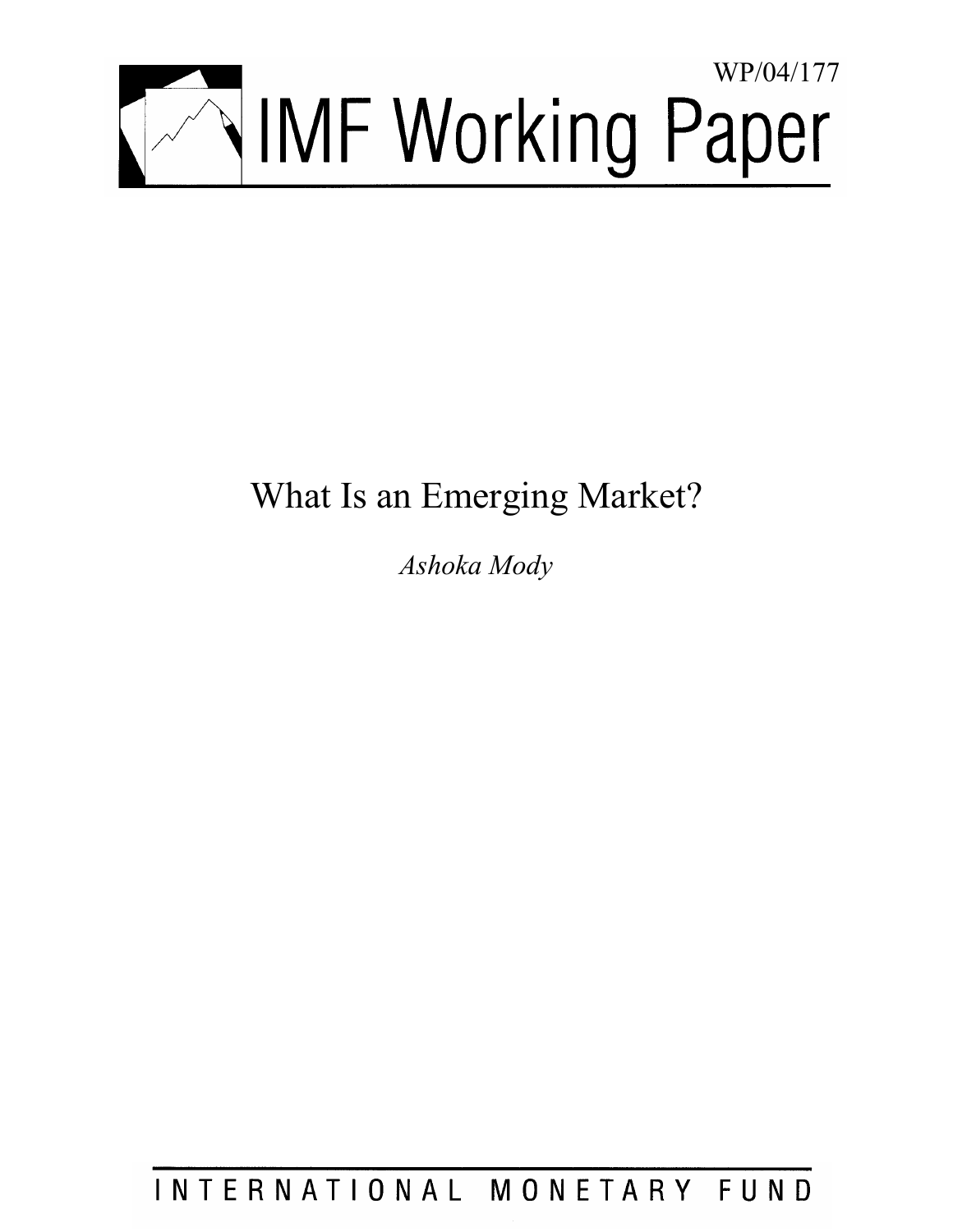# **IMF Working Paper**

### Research Department

# **What Is an Emerging Market?<sup>1</sup>**

Prepared by Ashoka Mody

September 2004

**Abstract**

**This Working Paper should not be reported as representing the views of the IMF.** The views expressed in this Working Paper are those of the author(s) and do not necessarily represent those of the IMF or IMF policy. Working Papers describe research in progress by the author(s) and are published to elicit comments and to further debate.

As developing economies become richer, they seek to contract with the global economy in increasingly complex ways. Dealing with that complexity often implies the need to renegotiate contracts. However, such recontracting is viewed with concern, particularly by market participants. At the same time, iron-clad commitments to abstain from recontracting are untenable. Sovereign debt experts have long dealt with this dilemma. This paper argues that the acute trade-off between commitment and flexibility is not unique to sovereign debt. Instead, it is the defining characteristic of an emerging market. Examples of World Bank guarantees on behalf of sovereign governments to private lenders, exchange rate regimes, and international bond contracts, highlight the evolution from commitment to flexibility. Early interaction with international markets typically benefits from strong transaction-specific commitment. However, the goal is to grow out of transactional commitments to achieve commitment through credible institutions. Institutional commitment allows the benefits of flexibility, with the country's "word" acting as the necessary assurance to behave responsibly.

JEL Classification Numbers: E61, G15

 $\overline{a}$ 

Keywords: Emerging Markets, Commitment-Discretion Trade-Off

Author(s) E-Mail Address: amody@imf.org

<sup>&</sup>lt;sup>1</sup> For many helpful comments, I am grateful to Charles Blitzer, Michael Bordo, Thomas Duvall, Barry Eichengreen, Jeffry Frieden, Mitu Gulati, Sean Hagan, Harold James, Martin Schindler, Daniel Tarullo, and Michael Tomz. Adrian de la Garza provided his usual expert assistance. This paper was prepared for the Georgetown Journal of International Law.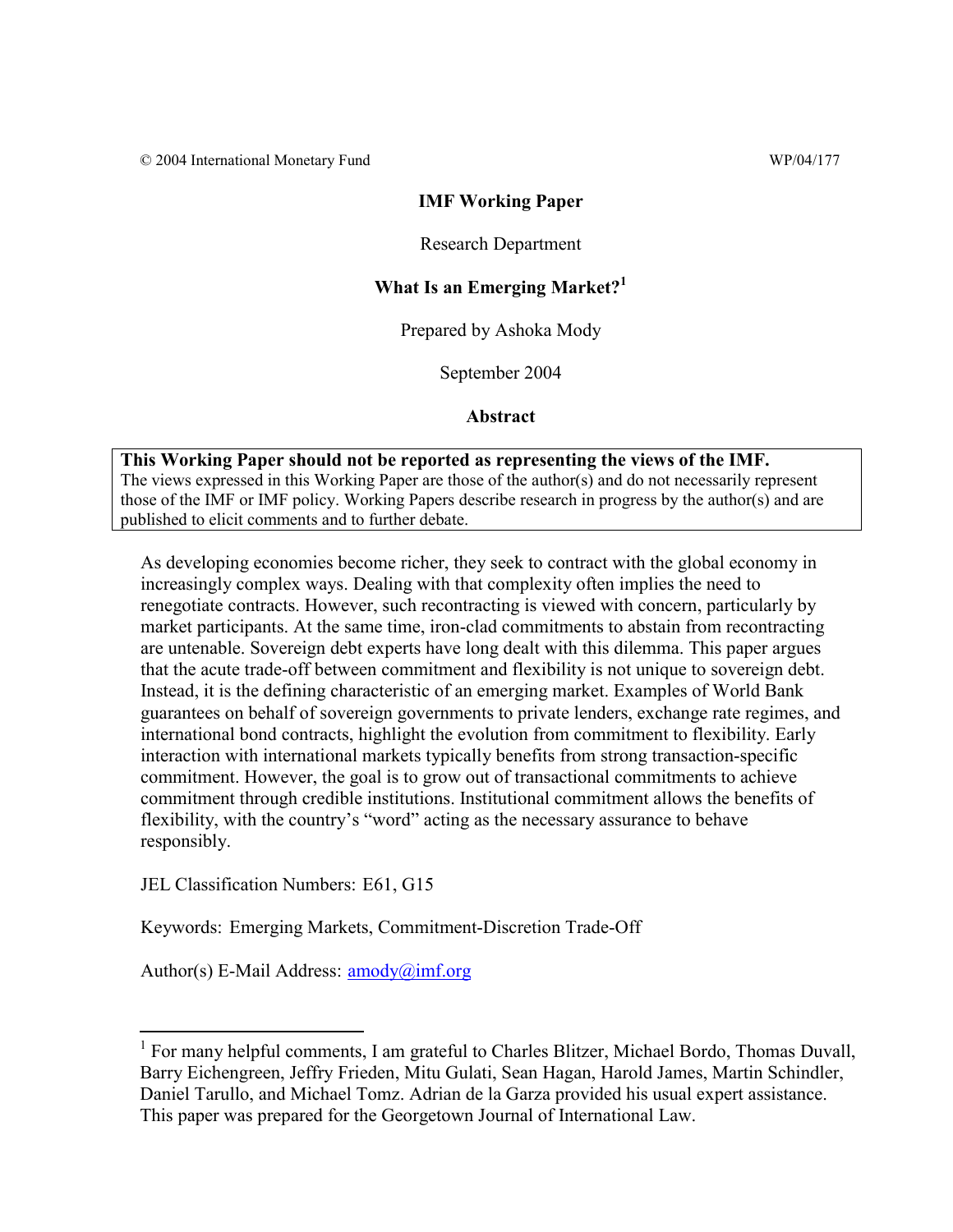|             | Contents | Page |
|-------------|----------|------|
| $I_{\cdot}$ |          |      |
| II.         |          |      |
| III.        |          |      |
|             |          |      |
| $V_{\cdot}$ |          |      |
| VI.         |          |      |
|             |          |      |

# **Tables**

| .<br>1. | The Price of Flexibility: Implications of Credit Quality and Market Volatility 19 |  |
|---------|-----------------------------------------------------------------------------------|--|
| Figures |                                                                                   |  |
| 1.      |                                                                                   |  |
|         |                                                                                   |  |
| 3.      |                                                                                   |  |
| 4.      |                                                                                   |  |
|         |                                                                                   |  |

# Page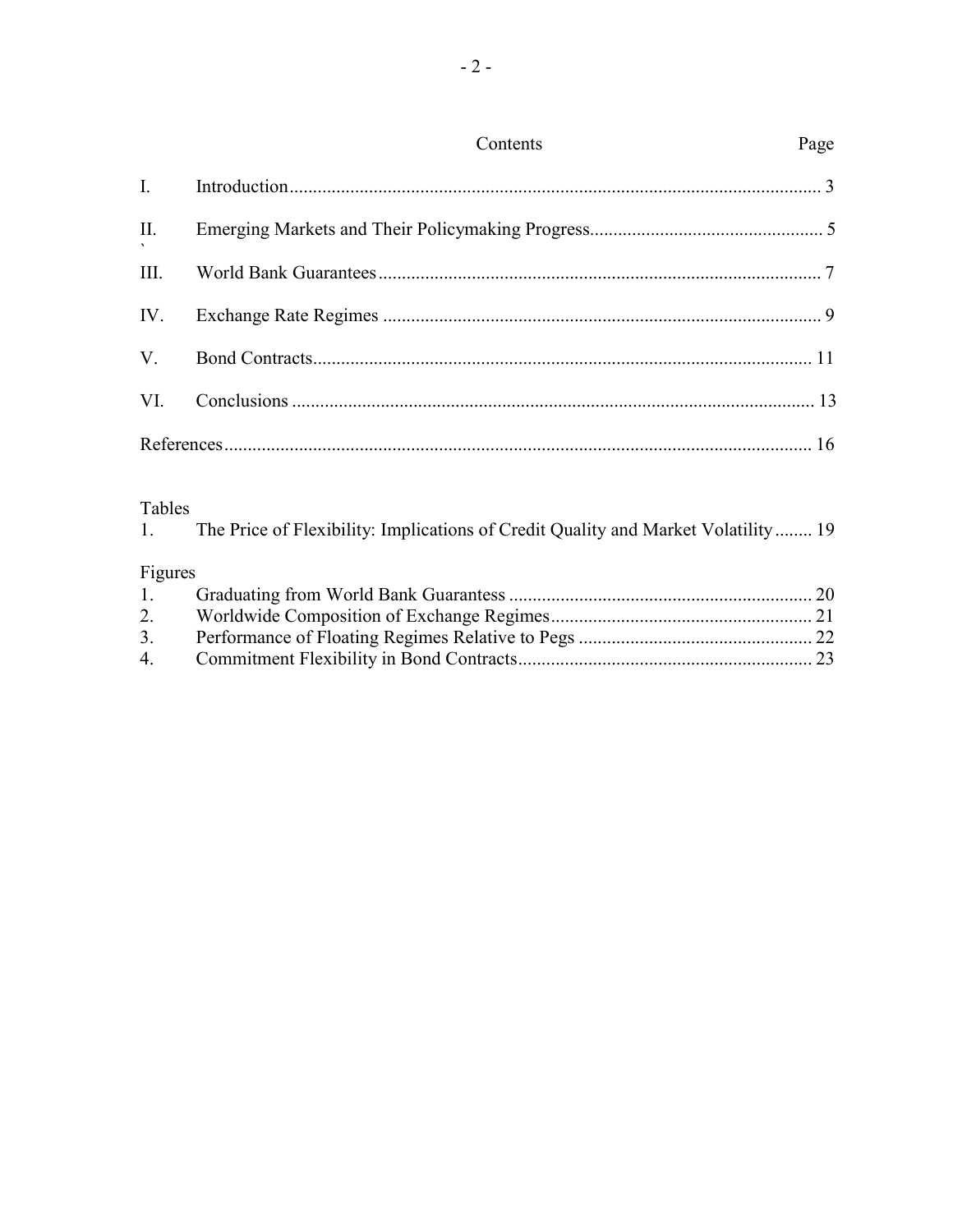# **I. INTRODUCTION**

A Google search for the definition of emerging markets draws this rich haul:<sup>2</sup>

- The market of a developing country with high growth expectations. www.citibank.com/bahrain/personal/products/glossary.htm
- Investments in these markets are usually characterized by a high level of risk and possibility of a high return. www.infoplease.com/ipa/A0873097.html
- Emerging markets are extremely volatile, but they offer the potential to share in the early stages of a country's economic growth. selco.org/consumer/glossary\_savings+investing.asp
- A sector within international stocks made up of developing countries, such as Kenya and China, where economic and political conditions may be more volatile. www.schwab.com/SchwabNOW/ReDir/1,5348,%7C64%7C,00.html
- Immature securities market in which there is not a long history of substantial foreign investment. www.eseclending.com/industry/glossary.html
- Markets in securities in newly industrialized countries and in countries in Central and Eastern Europe and elsewhere, in transition from planned economies to free-market economies and in developing countries with capital markets at an early stage of development. Examples are the stock exchanges in Mexico, Thailand and Malaysia. www.ida.clientwebs.com/articles/glossary-main.htm

The countries listed in these definitions range from Kenya with a per capita income of \$350 in 2000 to Mexico with per capita income just above \$5000.<sup>3</sup> What is common across them? Good *growth prospects* appear desirable, but may reflect wishful thinking since only a handful of developing countries have grown at consistently higher rates than advanced economies.<sup>4</sup> Similarly, high *rates of return* are welcome but the evidence is that rates of return on emerging market securities have, on average, been not much better than those obtained by investing in U.S. treasuries.<sup>5</sup> Of greater relevance is the *high level of risk* and their characterization as

 2 <http://www.google.com/search?q=define:Emerging+market>

<sup>&</sup>lt;sup>3</sup> Calculated according to the World Bank Atlas method. See World Bank (2002).

<sup>&</sup>lt;sup>4</sup> World Bank (2002) statistics show that outside of the East Asia and Pacific region, no regional grouping has grown at a systematically higher rate than "advanced," or high income, economies in the last two decades.

 $<sup>5</sup>$  Klingen, Weder, and Zettelmeyer (2004) conclude that average return to private investment in</sup> emerging markets over the past few decades has been no higher than the risk free rate. The high (continued)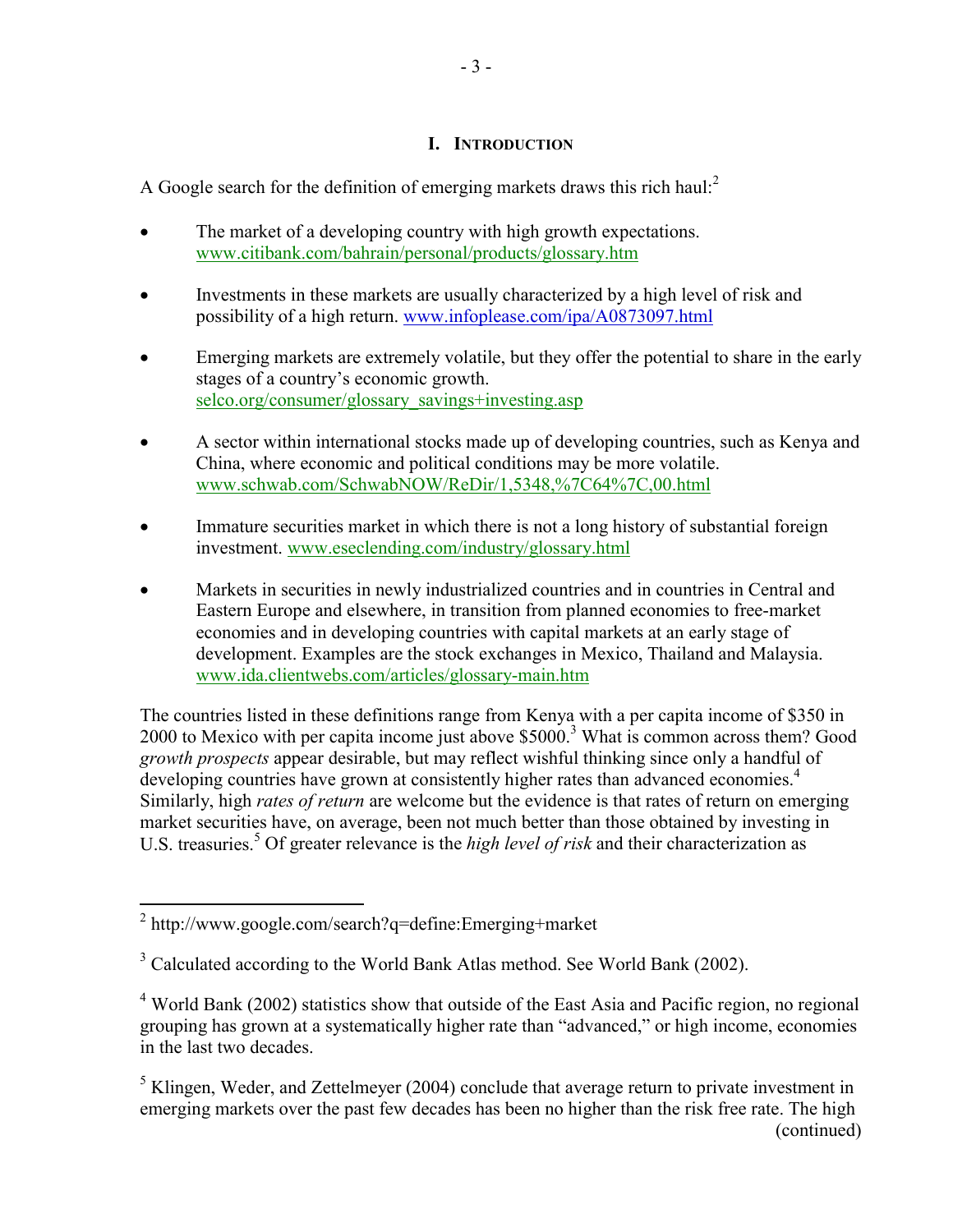*extremely volatile*. Virtually any group of developing countries faces higher volatility than advanced industrialized economies. Finally, the *absence of a history of foreign investment* and their *transition* to market economies speaks to the dynamic nature of emerging markets, i.e., to the possibility that they may graduate from their current economic conditions to greater institutional and policy maturity as equal participants in the global market economy.

This paper makes four claims relating to the characterization of emerging markets and their policymaking processes. First, the essential features of emerging markets—supported both by popular perception and by data—are their high degree of volatility and their transitional character, with transitions occurring in economic, political, social and demographic dimensions. Second, and the central theme of the paper, is the implication of the volatility and transition for a particularly acute trade-off between commitment and flexibility in policymaking. Commitment to a course of policy is desirable to attract productive investment, but may not be credible; flexibility is needed to respond to unexpected developments, but is liable to abuse. Third, a broader claim is that while the commitment-flexibility terminology is a useful one, rigid commitment with no flexibility is practically infeasible (as Bernanke and others, 1999, have argued) and, at the same time, flexibility itself is viable only when there exists a broader underlying commitment to disciplined behavior through institutions that limit the boundaries of discretion. Hence, the major transition in emerging markets is from transaction-specific commitments to institutional commitments. Finally, the lessons for policymakers are that neat solutions to problems will only rarely be possible and efforts will be needed on many complementary and interlocking fronts. As such, inertia in the policy reform process, while sometimes detrimental, often reflects the complexity of complementary efforts that are the building blocks of institutional maturity.

Viewed from this perspective, the sovereign debt debate can easily fall into "either-or" solutions (for a recent overview, see Eichengreen, Kletzer, and Mody 2004). This paper does not deal directly with sovereign debt matters; rather, it highlights common elements of the emerging market policy dilemma in three different contexts. Using examples of World Bank guarantees on behalf of sovereign governments to private lenders, exchange rate regimes, and international bond contracts, and recognizing the analytical and contextual differences in each case, the paper highlights the common evolution from rigid contracts to flexibility—from transactional to institutional commitment. Early interaction with international markets typically benefits from strong transaction-specific commitment. However, the goal is to grow out of transactional commitments to achieve commitment through credible institutions. Institutional commitment allows the benefits of flexibility, with the country's "word" eventually acting as the necessary assurance to behave responsibly (see also Bordo and Flandreau, 2001).

World Bank guarantees are a mechanism to provide a hard transactional commitment to repay; over time, they have been used by borrowers of increasingly lower credit quality, implying that while the commitment may have been required in the early 1990s, when markets were still recovering from the aftereffects of the 1980s debt crises, such a transactional commitment is

returns in the 1990s reflected either a rebound to compensate for the losses in the 1980s or a genuine break from the past, promising large future returns.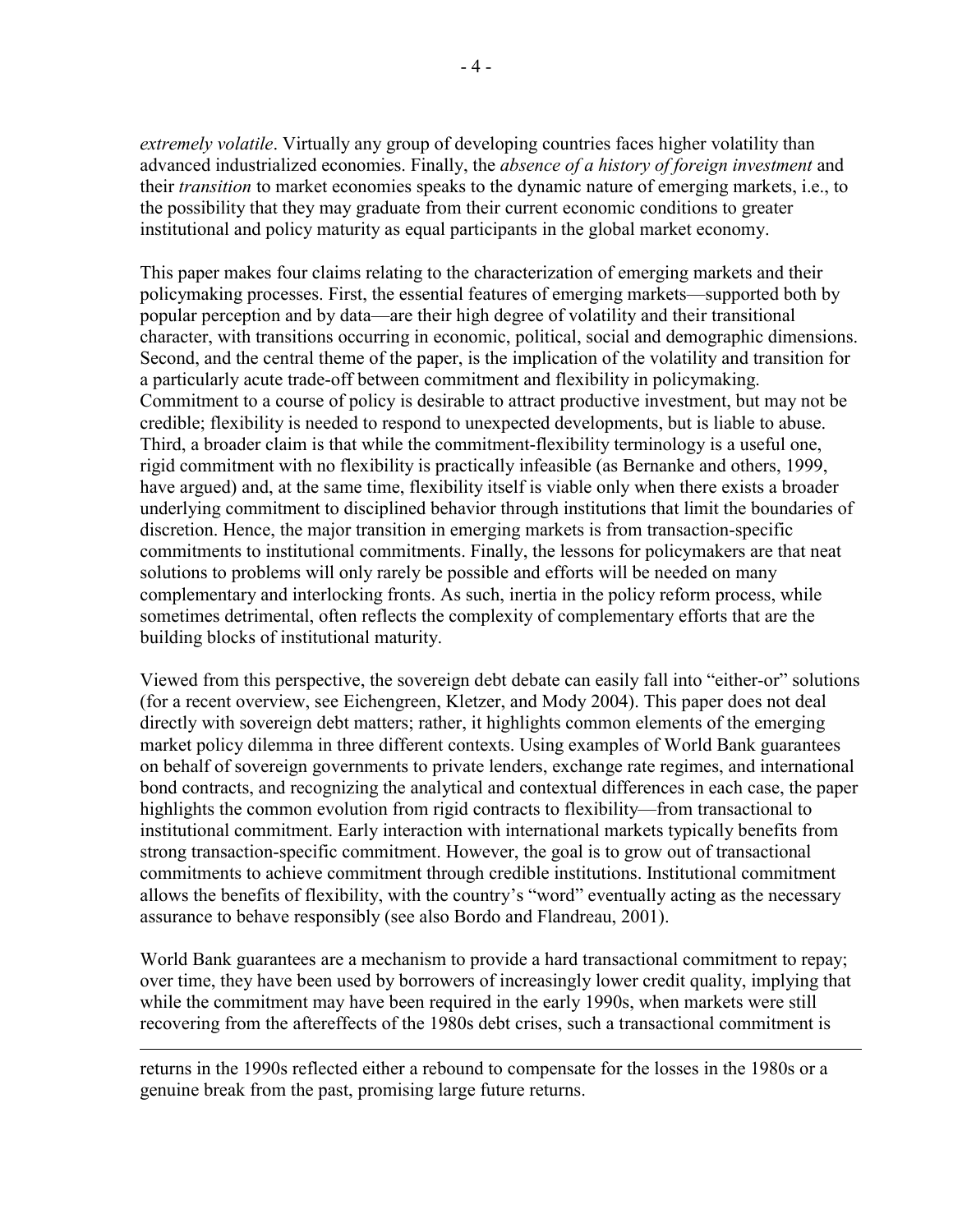increasingly required only by low credit quality borrowers. Exchange-rate regimes can be used for monetary policy commitment by pegging a country's currency to some anchor currency or currencies. Does such commitment pay? The answer appears to be "yes," for countries with relatively limited interactions with capital markets; however, as capital market interactions increase, hard commitments become increasingly difficult to sustain and, at the same time, the potential benefits of greater flexibility appear more attainable. We observe also a trend towards greater flexibility of contracts in sovereign bonds, coinciding in some instances with the movement to exchange rate flexibility.

The next section further discusses the policymaking challenge in emerging economies. This is followed by a discussion of the three promised examples.

# **II. EMERGING MARKETS AND THEIR POLICYMAKING PROCESS**

The distinguishing volatility of emerging markets has been documented, for example, by Aguiar and Gopinath (2004) and the policy approaches to managing volatility have been discussed by Aizenman and Pinto (2004). The volatility arises from many sources, including natural disasters, external price shocks, and domestic policy instability.

The key issue in assessing emerging market volatility is whether it results from uncontrollable factors or is the consequence of the policy framework within which countries operate. The distinction between these two sources of volatility is not straightforward since even shocks on account of natural disasters can be mitigated if prevention and disaster management measures are in place. Kaminsky, Reinhart, and Vegh (2004) document that rather than acting as a stabilizing force, as in most advanced economies, emerging governments' policies are "procyclical," i.e., they reinforce economic booms and aggravate recessions. However, of crucial importance is perceived arbitrariness in policymaking, which undermines investor confidence and hurts long-term investment in productive assets. Policy instability is seen to hurt growth severely (see, for example, Fatás and Mihov 2003 and Mody and Schindler 2004). Constraints on policymaking that reduce actual or perceived arbitrariness can, consequently, help.

That leads to the second defining characteristic of emerging markets: their transitional features. Emerging markets are in transition in several senses. They are almost always transitioning in important demographic characteristics, such as fertility rates, life expectancy, and educational status. Typically also, they are transitioning in the nature and depth of their economic and political institutions. Finally, and of special relevance, is the transition to greater interaction with international capital markets. The transitions are often long drawn and, at times, disruptive. Ranciere, Tornell, and Westerman (2003) argue that in attempting to force the transitions, countries may sometimes adopt policies that raise the rate of progress but, at the same time, increase the risks of crises.

The combination of high volatility and the transitional features of emerging economies generate a real challenge in policymaking. In conventional terminology, that challenge is the appropriate balance between commitment and flexibility, or between rules and discretion. To show good faith in policy initiatives, commitment is desirable and hence mechanisms that ensure such commitment will be valued by investors and will, ultimately, facilitate economic progress. A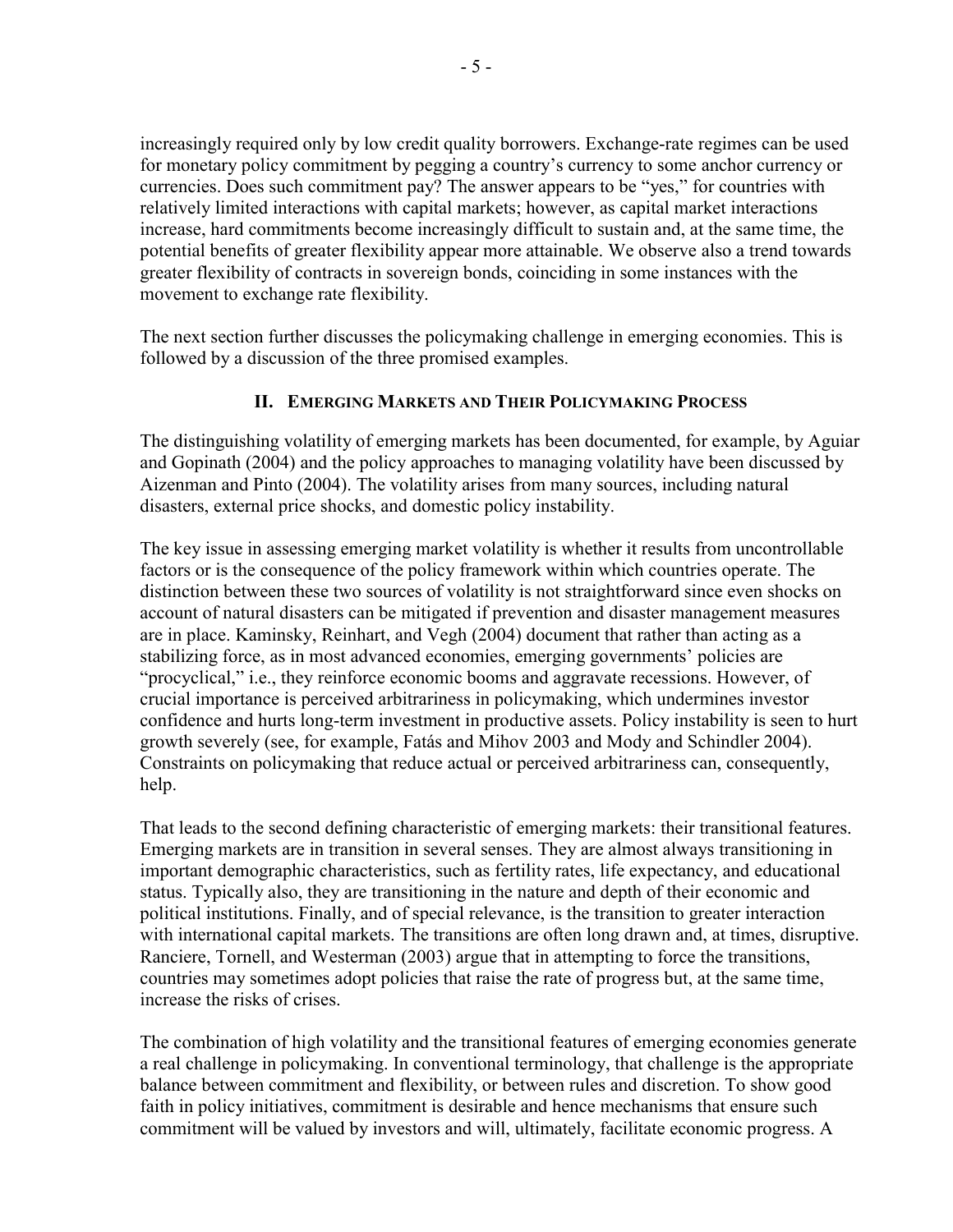sustained commitment demonstrates the willingness to stay the course despite the many ongoing transitions. That commitment is a pledge that despite the volatility to which the country is subject, policymakers will not respond in a manner that aggravates or amplifies the volatility rather, to the extent possible, volatility will be dampened through policy actions.

However, and herein lies the dilemma, the endemic volatility and the long-term transitions imply that a commitment may outlive its usefulness and may even be rendered dysfunctional. A large shock may change the parameters in a manner that the old commitment hurts rather than helps. But, how should markets and investors judge whether giving up the commitment is desirable and not merely in the short-term interests of policymakers? The very volatility that emerging countries face often makes it difficult to distinguish whether the shock is a consequence of external forces or the result of poor economic policymaking. As such, if reneging on the commitment is easy, then the prior discipline of the commitment will also be less valuable.

Specialists on sovereign debt struggle with this question in terms of the appropriate contracts that govern the debt. Should there be flexibility in the ability to restructure debt if default is imminent? Or, should countries commit themselves through contracts that make the debt hard to restructure and hence raise the costs of default?

However, the point of this paper is that this debate is not one restricted to the sovereign debt arena. Rather, the trade-off between commitment and flexibility is one that pervades economic decision making even in institutionally advanced economies (see, for example, Bernanke and others, 1999), but becomes especially salient in the context of emerging markets. Hence, the sovereign debt policy debate needs to be set in a commitment-flexibility framework, drawing on country characteristics relevant to deciding where a country belongs on that spectrum. The analytical implication is that a country's choice of contractual terms will evolve over time from relatively hard commitment to greater flexibility, though within a disciplining framework, in response to its own development and to developments in the international economic environment.

My main argument is that, absent a tested institutional structure, policymakers initially attempt to achieve credibility through commitments in particular contexts through specially designed instruments, which I refer to as transactional commitments. Over time, either because the costs of the rigidity are revealed to be high or because the track record of performance creates a reputation for responsible behavior, the value of commitment declines. However, Bernanke and others (1999) note that as hard commitments, or strict policymaking rules, are relaxed, they need to be substituted by a conceptual framework that creates the boundaries within which flexibility will operate. In other words, the discretion that allows for flexibility requires the discipline of clearly articulated objectives and policymaking tactics. Such a framework I refer to as institutional commitment.<sup>6</sup> In the rest of this paper, I discuss examples to illustrate the tradeoff and its evolution.

 $6$  For a discussion of rules and discretion, as applied to the operation of the International Monetary Fund, see Tarullo (2001).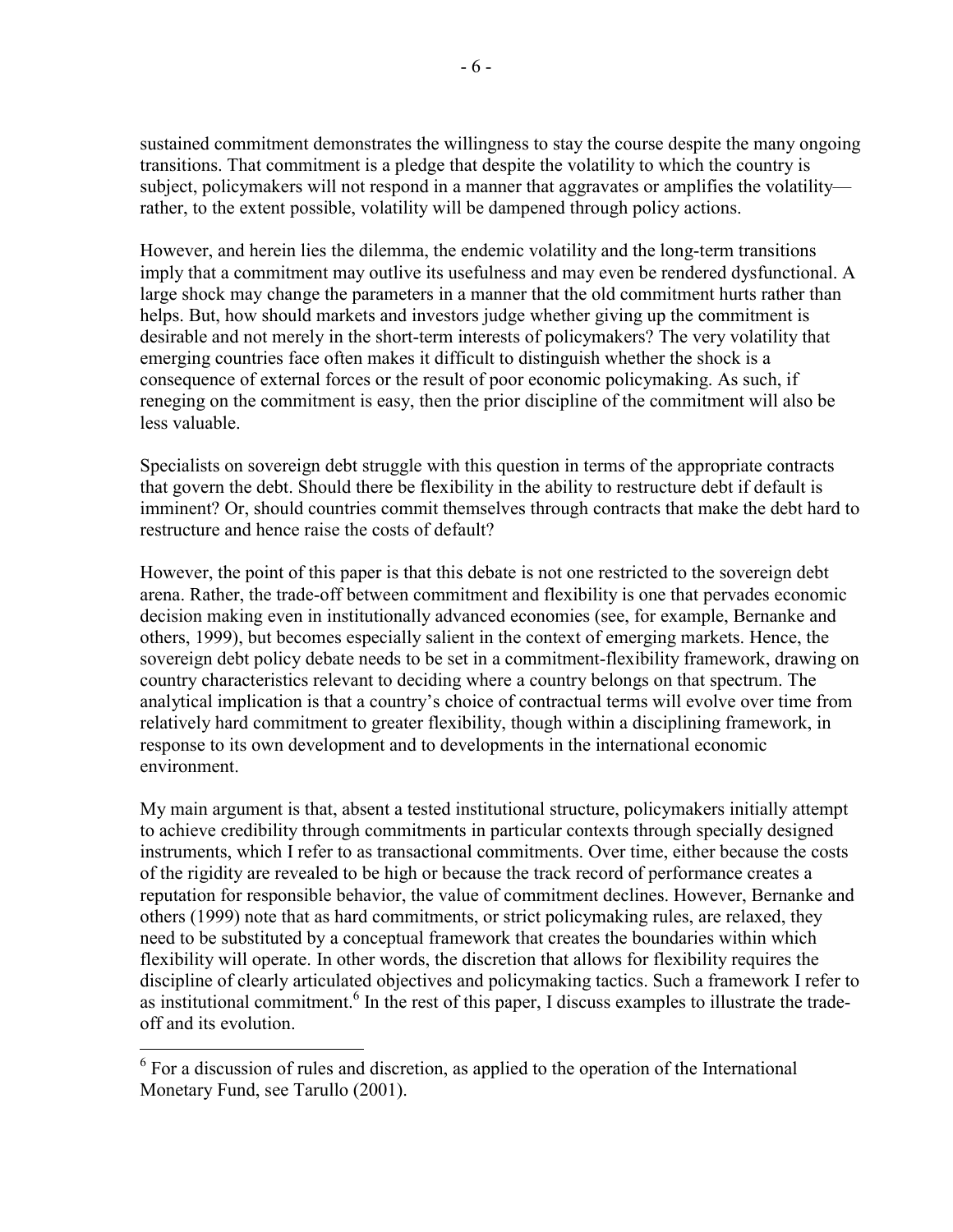#### **III. WORLD BANK GUARANTEES**

At the start of the 1990s, with foreign capital beginning to flow once again towards developing economies after the hiatus following the debt crises in the previous decade and with prospects for such flows looking increasingly promising, it appeared possible that official lending for development would decline in importance. To adapt to these changing circumstances, the World Bank began to reconsider the use of its guarantee authority.<sup>7</sup> Thus, instead of mainly lending directly to sovereign borrowers, as had been its practice, the Bank concluded that it could also accelerate private lending by guaranteeing (partial) repayment of debt owed to private creditors. Throughout the 1990s, a succession of changes in Bank policies expanded the scope and facilitated the use of its guarantee authority. The revival of guarantees began with a guarantee of principal repayment for a Hungarian sovereign borrowing in June 1990, the "mainstreaming" of guarantees offered by its International Bank for Reconstruction and Development agency in 1994 put in place policies and procedures for an enhanced volume of guarantee operations (World Bank 1994), and the ability to provide guarantees was extended in 1998 to the so-called "IDA-only" countries, i.e., to projects in those poor countries eligible only for concessional borrowing from the Bank's International Development Association (World Bank 1997).

The use of a World Bank guarantee by a sovereign authority implies the hardest repayment commitment possible. Here is how the guarantee works. The World Bank guarantees repayment to the lender and, at the same time, the government commits to repay the Bank if the guarantee is called. Thus, when a country uses the World Bank guarantee, the private creditor can look to the World Bank for repayment if the underlying obligations are not met. In this sense, the country's promise to repay the private lender is as good as its promise to repay the World Bank, a promise that is special on account of the World Bank's *de facto* preferred creditor status. The government's commitment is not limited just to repayment of debt but extends, in some cases, to maintain certain regulations and policies. The so-called "partial credit guarantee" is the simplest of the guarantee products and the underlying loan transaction is a sovereign borrowing (although the proceeds may be earmarked for a government agency). However, under the "partial risk guarantee," the loan is actually contracted by a private entity operating, typically, an infrastructure project in the country. The World Bank's guarantee covers the repayment of that loan in the event that the government fails to honor its contractual commitments to the project. Thus, in this case, the government, through its "counter-guarantee" to the World Bank elevates its regulatory commitments to the project to the same level as its commitment to repay a World Bank loan.<sup>8</sup>

<sup>&</sup>lt;sup>7</sup> The World Bank consists of the International Bank for Reconstruction and Development (IBRD), which intermediates funds borrowed on commercial terms in international markets to developing economies, and the International Development Association (IDA), which is funded by commitments of international donor countries and lends on highly concessional terms. See <http://web.worldbank.org/WBSITE/EXTERNAL/EXTABOUTUS/0,,contentMDK:20122644~> menuPK:278902~pagePK:34542~piPK:36600~theSitePK:29708,00.html

 $8$  The counter-guarantee distinguishes the World Bank's guarantee from the political risk guarantees offered by the Multilateral Investment Guarantee Agency, another member of the World Bank Group.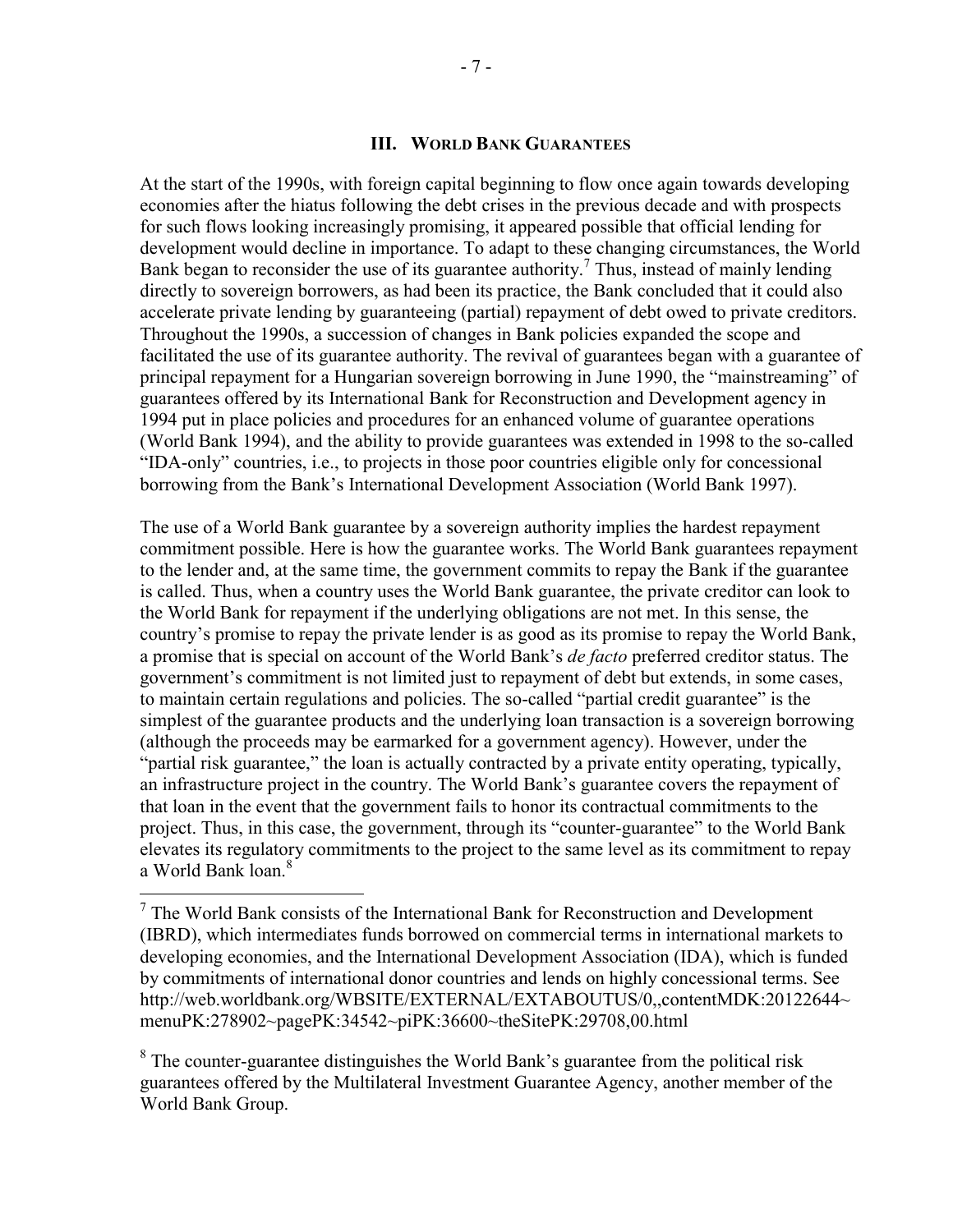The World Bank guarantee is, therefore, a mechanism for a country to temporarily raise the level of its commitments and thereby establish a track record of meeting its obligations. The higher level of commitment lowers the costs of borrowing on the guaranteed transaction but the greater benefit is, in principle, long-term. The premise is that the commitments offered by countries themselves—to repay their international loans or to meet their contractual obligations—are not always credible, especially in early interactions with foreign lenders and investors. Default on those commitments may occur for a variety of reasons, including unexpected adverse economic developments and political changes. However, experience with a few transactions under the World Bank's guarantee should establish to international lenders and investors that the country will stand by its commitments even when it does not offer the extra security of a World Bank guarantee. The key, therefore, is the ability to reduce the formal level of commitment over time but retain credibility nevertheless.

While the transition from the special World Bank guarantee commitment to credibility without that commitment is an ongoing process, the trends are quite clear (Figure 1). The first guarantee of the 1990s was to Hungary at a time when its Moody's Foreign Currency Long-Term Country Credit Rating was Baa2, i.e., one notch above the cut-off for the investment grade-level (Baa3). The three guarantees to China in the early 1990s were provided at even higher ratings. By the mid-1990s, however, the credit rating threshold for World Bank guarantees had declined. Guarantees in 1994 were made available to Jordan and the Philippines for sovereign borrowing and to support private sector investment in Pakistan's Hub River project when all three countries were at the Ba3 level, well below the investment grade cut-off. Since then, although a few guarantees have been one or two notches above Ba3, the average rating of guaranteed sovereigns has further declined. A number of the guaranteed projects in recent years have been to IDA-only countries: Côte d'Ivoire, Bangladesh, and Mozambique.<sup>9</sup>

The experience with the World Bank guarantee suggests that the Bank played a valuable role in easing the entry of several emerging economies into international capital markets. Concerned by their volatility and the transitional nature of their economies, markets valued the additional commitment implied by World Bank guarantees. However, markets matured through the 1990s in their assessments of emerging markets. As the decade proceeded, the more creditworthy countries acquired a track record of policy performance and, hence, with the increasing acceptance of their own policy credibility, there was reduced need to "import" the elevated level of credibility implied by the World Bank guarantee. To the extent that countries that did not use the World Bank guarantee but benefited nevertheless from successful reputation enhancing experience elsewhere, the value of the program was even greater. Of course, countries own parallel efforts in deepening their financial markets and developing other relevant institutions also hastened the evolution of credibility.

Graduating from World Bank guarantees did not imply that countries had also "graduated" from their status as emerging markets, only that the bar had been lowered somewhat in terms of the mechanisms necessary to enhance their level of policy commitment. Progress was slower—

Where countries were not rated by Moody's at the time of the guarantee operation, an equivalence based on Institutional Investor Ratings has been used.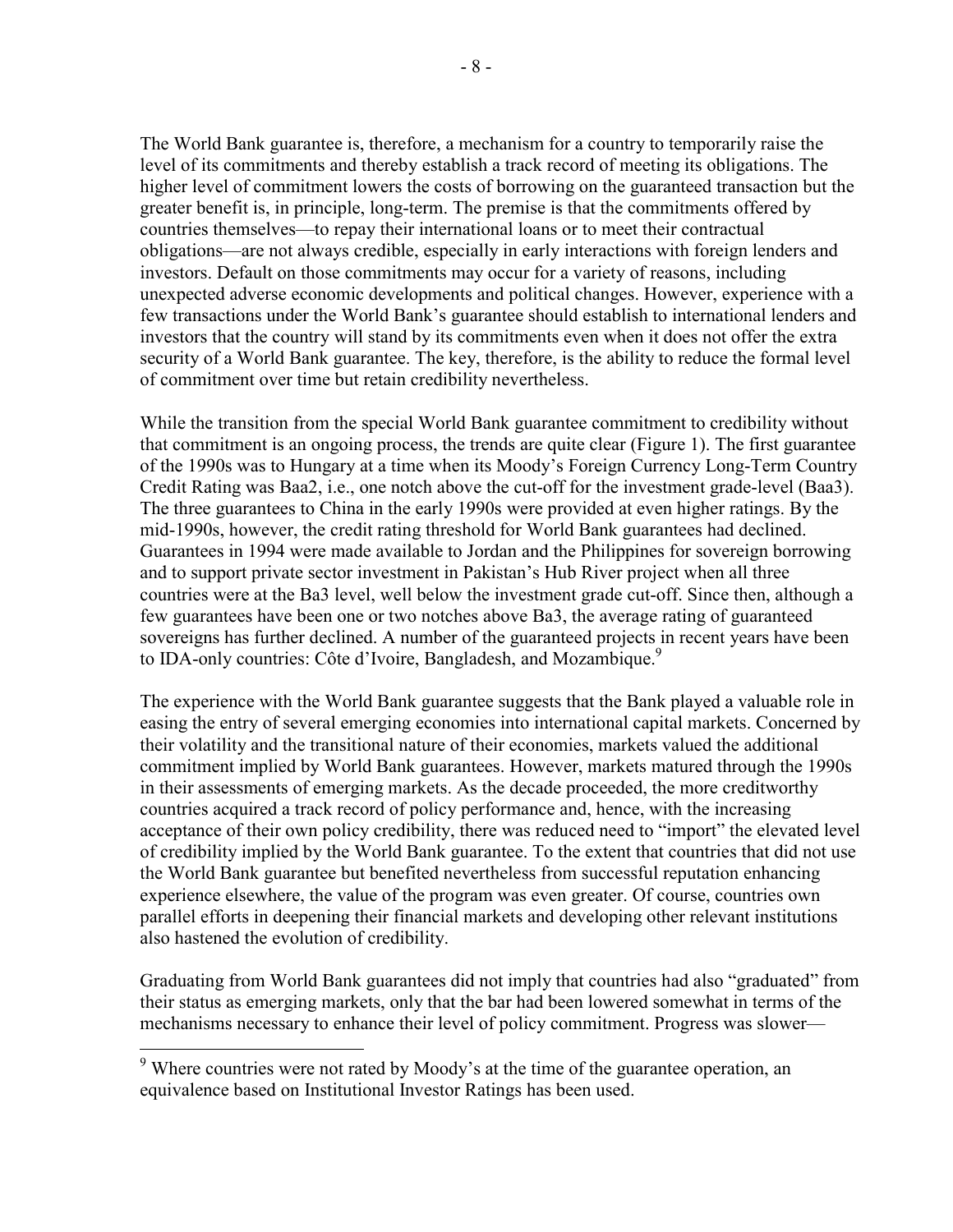though perceptible—with respect to two other instruments of commitment: exchange rate regimes and sovereign debt contracts.

#### **IV. EXCHANGE RATE REGIMES**

A country's choice of its exchange rate regime is motivated by a number of considerations (Ghosh, Gulde, and Wolf 2003), but an important one, and one that is relevant to this discussion, is the degree to which the regime ties the government's hands and hence restrains it from being tempted into dysfunctional policies. Of particular relevance is the fixing (or pegging) of the exchange rate (to an anchor such as the U.S. dollar or a basket of currencies), which limits the discretion in terms of monetary policy actions and, hence, reduces the possibility that high inflation may be engineered to reduce the real value of the government's domestic debt obligations. While pegging the exchange rate thus implies a commitment to good monetary policy behavior, it limits the government's flexibility in responding to unexpected events. Moreover, as countries seek to increase their presence in international capital markets, the commitment is likely to be tested by international investors.

In an important respect, the example of exchange rate regimes is different from the other two used in this paper. In the case of World Bank guarantees and bond contracts, a legal obligation is entailed. An exchange rate regime, in contrast, can be changed by a government without breaking a formal contract. However, the ability to arbitrarily change exchange rate regimes is severely circumscribed. As documented in Husain, Mody, and Rogoff (2004), pegged regimes, in particular, tend to be highly persistent. Moreover, a pegged regime is a particularly relevant signal of monetary policy commitment in developing and emerging market economies. Broz (2002) argues and demonstrates empirically that where institutions are poorly developed and, hence, the policy environment is not transparent, the alternative of an independent central bank to maintain a low inflation commitment is often not credible. In those non-transparent settings, the independence can be overridden because public scrutiny is not easy. In contrast, an exchange rate peg is a more discrete signal, easier to interpret and monitor, and hence less amenable to manipulation.

The tension between commitment and flexibility has led several countries, over extended periods of time, to adopt so-called "intermediate" regimes, which combine elements of commitment and flexibility. The goal is to enjoy the benefits of both: commitment to signal seriousness of policy intent and flexibility to adjust to shocks. Economists are divided on the desirability of intermediate regimes. John Williamson (2000) has been a long-time advocate. But Barry Eichengreen (1994) and Maurice Obstfeld and Kenneth Rogoff (1995) have argued that intermediate regimes are unsustainable and that, therefore, countries need to choose between the two extremes of true pegs and full flexibility. Stanley Fischer (2001), then First Deputy Managing Director of the International Monetary Fund, gave further impetus to this "bipolar" view, suggesting that trends in the 1990s indicated that countries were, in fact, moving towards the two poles. However, subsequent analysis of regimes as they are actually operated (the *de facto* regimes) as distinct from the announced (or *de jure* regimes) showed that the middle ground of intermediate regimes had continued to hold a substantial share of the world's distribution of exchange rate regimes (Figure 2).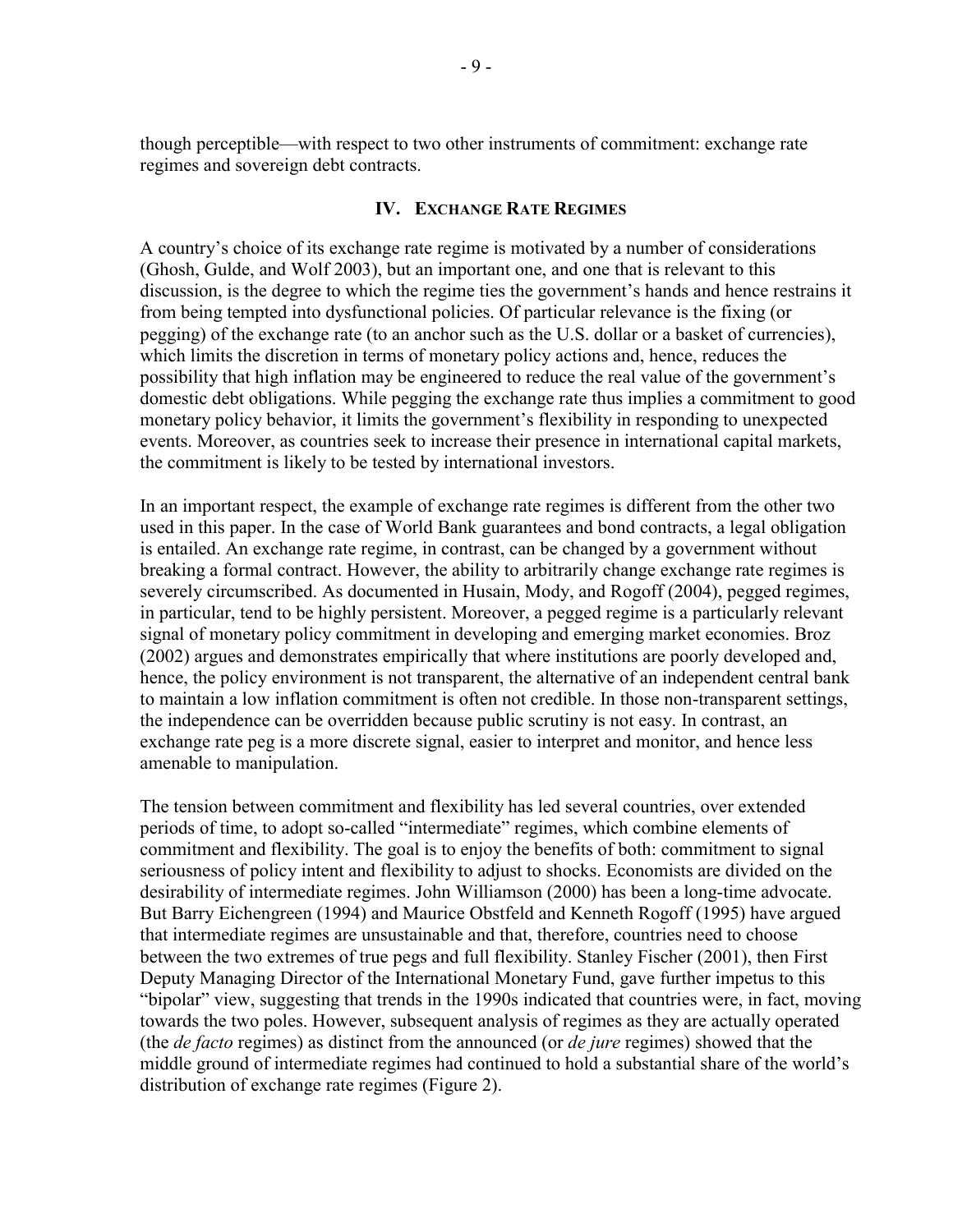But there is no reason to believe that all countries face the same choice and need to make the same decision. Instead, varying levels of commitment are likely to be appropriate to different groups of country, reflecting, in particular, the transitional nature of emerging markets (Rogoff, Brooks, Husain, Mody, and Oomes, 2004). The evidence suggests that developing economies with limited interactions with international capital markets benefit from policies that imply strong commitment to stable exchange rate and monetary policies. Thus, for these developing economies, the harder end of the commitment in exchange rate regimes—either fixed or close to fixed exchange rates—delivers lower inflation without sacrificing economic growth: alternatively, more flexible regimes are associated with higher inflation but no evident gain in growth (Figure 3).

For, emerging markets—those developing countries with significant exposure to international capital markets—inflation continues to be lower in regimes with the harder commitment to exchange rate stability (Figure 3). Hence, commitment continues to be valuable. The evidence, however, also suggests that where commitments are very hard, i.e., with pegged or nearly pegged regimes, the likelihood of financial crises is high, reflecting the inability to adapt to changed circumstances, the incentives of entrepreneurs and financial agents to undertake risky activities on the presumption that exchange rates will not change, and speculative pressures from investors who seek to test the commitment (Rogoff, Brooks, Husain, Mody, and Oomes 2004). Thus, the evidence is ambiguous: commitment may deliver macroeconomic stability in the form of lower inflation, on average, but those gains may unravel in periodic crises. Commitment has value but is also costly. It is this tension that is emblematic of emerging markets.

Finally, when countries graduate to the status of advanced economies, flexibility appears to generate value without apparent costs. Greater flexibility is associated with higher growth and lower (though not always statistically significant) inflation. These benefits are not offset by higher frequency of financial crises, which tend to be rare in advanced economies. Thus, advanced economies can apparently benefit from policy flexibility while the credibility of their economic policies derives from the institutional framework in place rather than from special instruments that are designed to severely limit the discretion of policymakers. Limits do exist even in advanced economies, through, for example, independent central banks and rules for the conduct of fiscal policy. But these typically set up the general framework within which decision makers operate. Thus, for example, Alan Blinder (1998, p. 44) notes that "...the Bundesbank's entire reputation as an enemy of inflation did not collapse when German inflation rose from about zero in 1986 to about 4 percent in 1992. Nor should it have." Similarly, Michael Bordo and Finn Kydland (1996) point out that countries that tied their currencies to the price of gold in the late  $19<sup>th</sup>$  and early  $20<sup>th</sup>$  centuries (under the Gold Standard) were permitted to temporarily break from that tight link to deal with unexpected events. It was foreseen that countries may abandon the standard briefly, but this flexibility was viewed as an advantage rather than as a concern since it was assumed that the flexibility would be used constructively and that countries would return to their policy trajectory when the special circumstances requiring the deviation were no longer operative. Bordo (2003) concludes that these economies were thus able to enjoy the benefits of both commitment and flexibility and did not face a trade-off between the two, as appears to be the case currently for developing countries.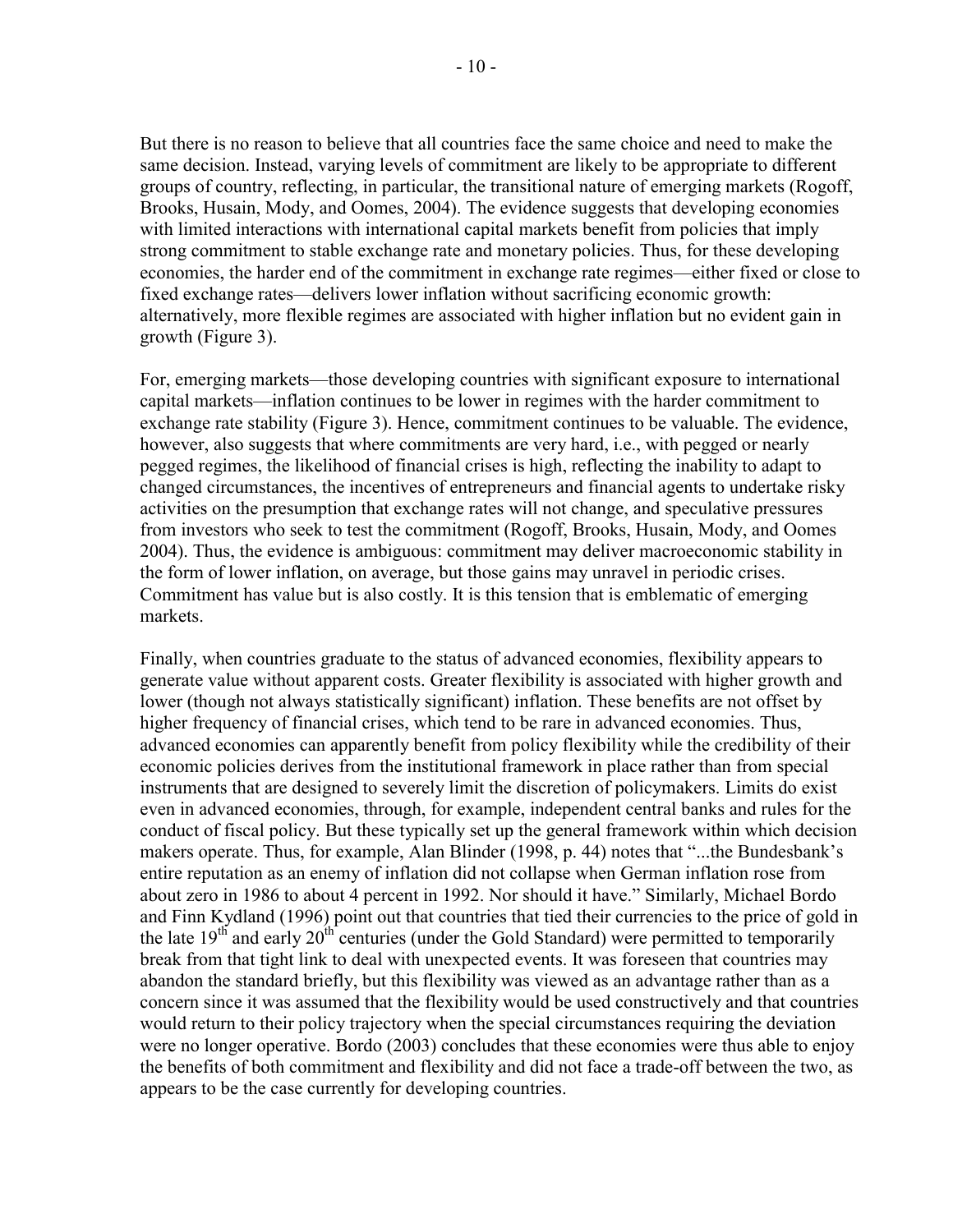Though the bipolar hypothesis—that countries would gravitate to the two poles of pegged and freely floating exchange rate regimes—is not yet evident in aggregate trends, a small but important movement is noteworthy. A small group of emerging market economies is trending towards greater flexibility of exchange rate regimes, while putting in place the complementary institutions that anchor, as in advanced economies, the overall credibility of macroeconomic policies. Led by the early example of Chile, countries in this list include Mexico and Brazil (for details, see, Rogoff, Brooks, Husain, Mody, and Oomes 2004). This is another indicator of how emerging markets are graduating to a status in which they could legitimately claim to have "emerged."

#### **V. BOND CONTRACTS**

The final example for this paper draws on the same tension between commitment and flexibility in the context of bond contracts. Unanimous Action Clauses (UACs) require all bondholders to agree to changes in the payment terms, making it hard to change those terms. Bonds with UACs, therefore, imply a strong commitment on the part of the bond issuer to honor the payment terms. Under Collective Action Clauses (CACs), a qualified majority of bondholders can agree to change the payment terms, which provides the issuers and the bondholders greater flexibility in restructuring the payment terms if the need arises. The concern with affording bondholders such flexibility is that they may choose to abuse it, forcing a restructuring even when repayment is economically feasible.

There has been some debate about whether the differing degrees of commitment have had economic costs (Becker, Richards, and Thaicharoen 2003). What is not controversial is that, through the 1990s, the credit quality of bond issuers appears to have influenced bond contracts. Equating, for the purpose of this discussion, bonds under U.K. law to bonds with CACs and bonds under U.S. laws to those with UACs, the relative importance of these two types of bonds depended on the credit rating of the bond issuer. Thus, sovereigns (and their agencies) in the lowest Institutional Investor Rating range (0-35) tended to use the U.K. law significantly more often than U.S. law (Figure 4). In the early 1990s, U.K. law bonds in this low-rated category were more than twice as likely as U.S. law bonds. In the turbulent period of the Asian and Russian crises, few bonds were issued in this category, but they were dominantly under U.K. law. It appears as if towards the end of the period under consideration, the ratio of U.K. law to U.S. bonds declined even in this low-rated category; however, the last period was also one of low volatility, which, as I discuss below, has a bearing on the choice of law and the relative spreads.<sup>10</sup>

In joint research with Barry Eichengreen and Kenneth Kletzer, we also find that these low-rated issuers pay a premium for the restructuring flexibility of these bonds (Eichengreen and Mody

 $10$  Choi and Gulati (2004) note that contractual provisions vary even within the set of U.S. law bonds. They find, moreover, that lower rated issuers have more inflexible contracts. Their finding is consistent with presented here and also reported in Eichengreen and Mody (2004) that contracts become less flexible as credit quality worsens; however, Choi and Gulati (2004) do not find that further deterioration of credit quality leads the worst credits to be more likely to issue bonds with restructuring flexibility.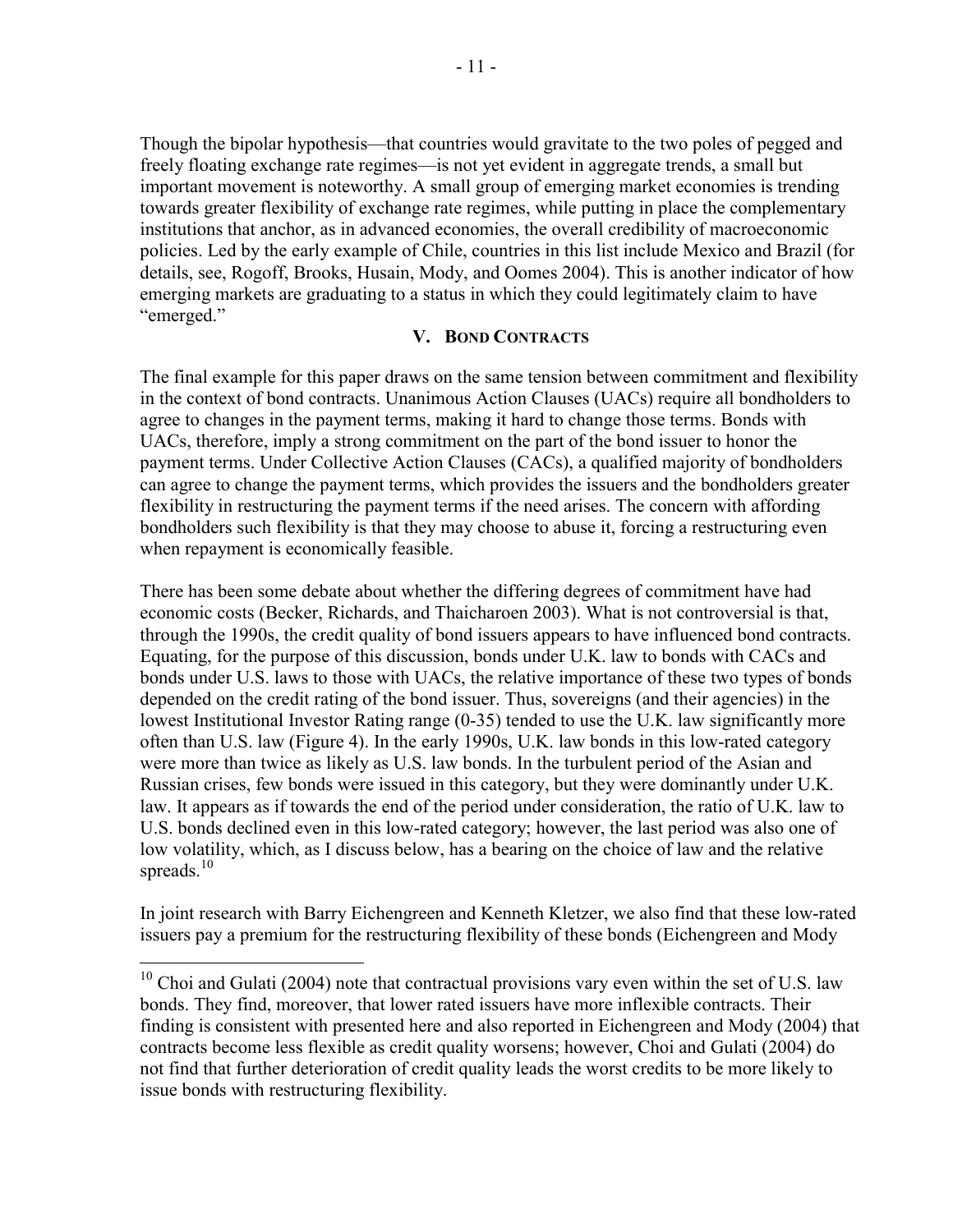2004 and Eichengreen, Kletzer, and Mody 2004). Table 1, Panel A shows that result: for the full sample period, between 1991 and 2002, issuers rated between 0 and 35 pay a significant premium under U.K. law. Thus, we conclude that even though the lowest rated issuers would benefit from the lower rate on U.S. law bonds, the hard commitment implied by such bond contracts is not typically tenable. As such, they end up with more flexible contracts but pay for the flexibility. This is not unlike the payment for flexibility under freely or managed floating regimes in developing countries. $11$ 

As countries move up the credit rating scale, they first shift towards U.S. law bonds (in the rating 36-50 category), presumably because the underlying commitment is more credible. Note, however, that even so, the share of U.K. law bonds remains substantial, prior to 1998, more U.K. law bonds were issued than U.S. law bonds in the 36-50 rating category. In principle, this shift towards greater use of U.S. law bonds should permit such issuers to benefit from the greater commitment in the bond contract. U.K. law bonds continue to require a premium in the 36-50 rating group, though the extent of the premium and its statistical significance is lower than that for issuers in the 0-35 category.

A further examination seems warranted, to evaluate if there have been secular changes and whether market conditions make a difference to the relative spreads on the bonds with different contractual arrangements. Four periods are considered, differing in the degree of market volatility. (1) 1991:1-1995:3 (including the aftermath of the Mexican crisis); the variability of the emerging market bond spread (EMBI spread) was about 2.5 percentage points a day. (2) 1995:4-1997:2 (the period of exuberance for emerging market bonds); the spread variability fell to about 1.5 percentage points a day. (3) 1997:3-1999:4 (the period with the greatest concerns about systemic stability and including the Asian, Russian, and Brazilian crises); the spread variability rose to above 2.5 percentage points a day. (4) The recent period up until the end of 2000 has been marked by cautious market sentiment but without systemic crises and with lower spread variability.

The findings are intuitive. The premium for the lowest rated category remains large throughout, being the lowest in the period of exuberance. However, interesting shifts are observed for the 36-50 category. In the first period, the premium for this category is small and statistically insignificant. In the exuberant period, from mid-1995 to mid-1997, U.K. governing law issuers in this category received a small discount, though again it was not statistically significant. In contrast, when markets turned ugly following the onset of the East Asian crisis, even the issuers in the 35-50 category paid a statistically significant premium for flexibility. It was as if a viable commitment during the period of turmoil was particularly valuable. Once the threat of systemic crises subsided, in the fourth period, the premium for flexibility fell both in economic and statistical terms.

 $11$  Becker, Richards, and Thaicharoen (2003) do not find a similar premium for flexibility for the lowest rated issuers. They appear to use a smaller sample of bonds and do not distinguish between the 0-35 and the 36-50 categories.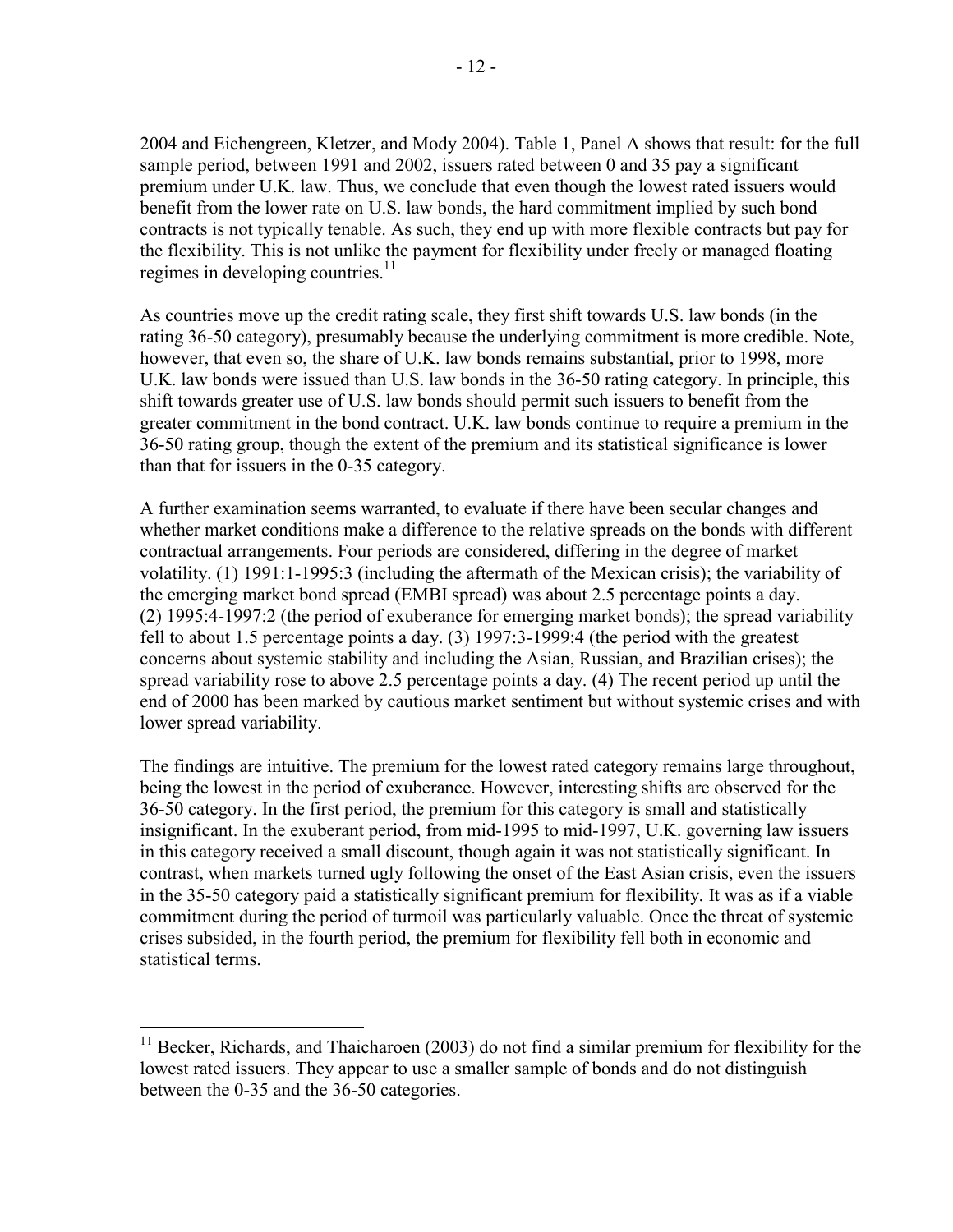Since the four periods are distinguished by the degree of EMBI spread volatility, it is useful also to examine how the volatility interacts directly with the governing law. Panel B of Table 1 presents these interactions. For all issuers rated below 50, and for the entire period from 1991 to 2002, the finding is that governing law by itself does not have a significant influence on spread; rather, it is the interaction with the underlying environment, proxied by the EMBI spread volatility, which is crucial. Thus, for all issuers below the 50 rating level, when the daily volatility is 1 percent, the average premium on U.K. law bonds is about 31 percent  $(0.15*1+0.16)$ ; when the volatility rises to 2 percent, the premium on U.K. law bonds rises to 46 percent  $(0.15^*2+0.16)$ .<sup>12</sup> For bonds in the 36-50 category, one percent volatility is associated with no premium or discount on U.K. law bonds (commitment is not particularly valuable when the issuer is relatively creditworthy and markets are confident of their assessments); a rise in volatility to 2 percent generates a premium of about 17 percent.

In early 2003, Mexico issued a bond under U.S. law but with collective action provisions, triggering a trend away towards greater use of collective action clauses by sovereign issuers. This significant shift is consistent with the analysis presented above, having occurred in a period of relatively calm markets with the majority of such bonds issued by the more creditworthy emerging markets. The shift could mark a break from the past if the innovation generates confidence that the flexibility will be wisely used and institutional progress in the issuing countries will provide the commitment to service debt. At the same time, if the uncertainty in pricing emerging markets falls further, the markets requirement for commitments in bond contracts will also decline.

Just as a host of "intermediate" regimes characterize exchange rate arrangements, it seems likely that bond contracts could evolve in a number of ways to suit particular needs. Already, Choi and Gulati (2004) have noted significant contractual variations across bonds issued under U.S. law; moreover, these variations are not random but appear to reflect credit quality considerations. The implication is that current policy initiatives need to leave room for the possible evolution and, as such, attempts at standardization of contracts should seek to define those key areas that are important to debt valuation but leave open the possibility of adjusting the parameters within each of the key areas to suit the country requirements and the global environment.

# **VI. CONCLUSIONS**

The inherently volatile nature, and the transitional characteristics, of emerging markets make policymaking particularly hard in these economies. Long-term investment requires stability and predictability. Policymakers are constrained by the lack of strong institutions with a track record to convey the sense of stability. Absent the ability of institutions to provide the necessary commitment to prudent policies, the option of transactional commitments becomes an attractive one. Thus, commitments embodied in specific contracts are a possible substitute to a seasoned institutional framework.

 $12$  Note, though that the statistical margins of error on these point estimates are large because the coefficient on governing law itself is not significant at the standard levels.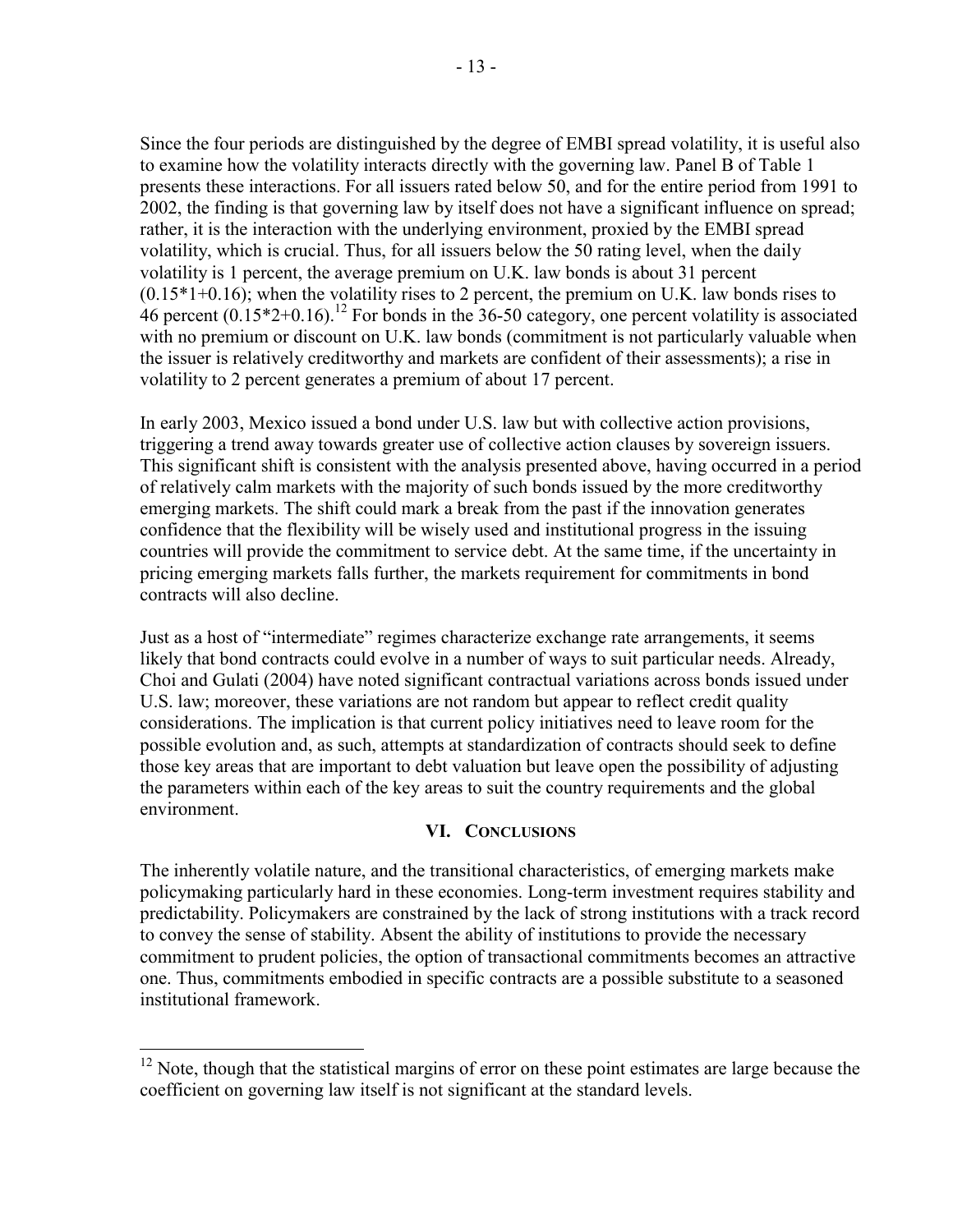The questions of interest then are whether transactional commitments do, indeed, serve as effective substitutes to institutional commitments and whether transactional commitments will eventually be discarded as the country "emerges."

In this paper, I have tried to show that transactional commitments can be valuable, up to a point. Thus, World Bank guarantees allowed newly emerging economies to participate in the renewed flow of international capital in the 1990s. The guarantee transaction was a truly hard one: to treat, in effect, the creditor with the same priority as the World Bank. For private infrastructure projects that were financed with the help of World Bank guarantees, there was a contractual commitment to a particular project as a substitute to the regulatory framework that needed time to develop. Resources could, therefore, be channeled to potentially high return projects even in the absence of strong institutional commitments to stable and transparent policies. But, as the evidence presented shows, the hard commitment had to be used sparingly—not all creditors can be given preferred creditor status. Over time, many countries have "graduated" from the need for World Bank guarantees, which continue to be relevant mainly for low-income countries. In this sense, a successful transition has been achieved

The commitment to an exchange rate regime has much greater significance for economic performance than does a World Bank guarantee and, for this reason, the shifts in regimes are likely to be undertaken only with considerable deliberation. Since the stakes are higher, countries have experimented with a range of mechanisms, reflecting varying levels of commitment. There is apparently some value to a developing country tying its hands by limiting the flexibility of the exchange rates: inflation is lowered. However, as countries begin to emerge—participate more deeply in international capital markets—the risk of the commitment being tested and, hence, the risk of financial crises increases. At this point, the shift from a transactional commitment—in this case, to a particular exchange rate—to a broader institutional commitment to prudent policies becomes important. Such a transition has, indeed, been occurring, though in a measured manner.

In between the two extremes of World Bank guarantees and exchange rate regimes, lies the case of sovereign bond contracts. These have greater significance than World Bank guarantees for the issuing country itself and for the global architecture of capital flows but less so than does the system of exchange rate regimes. Here, once again, we see the tension between flexibility and commitment. Where countries have low credit rating but contractual commitment is feasible, bond issuers receive a discount. However, the lowest rated issuers are typically unable to offer that commitment and end up paying the premium for that. As ratings improve, the transactional commitment becomes credible but the value of that commitment also declines. We see, then, that led by the example of Mexico in February and March 2003, several developing countries have issued bonds with collective action clauses, adding to the flexibility of the bond contracts.

Mexico's decision to issue a bond under U.S. law but with collective action clauses was the culmination of an active policy effort. However, the arguments developed in this paper suggest that Mexico had invested for almost a decade in the type of financial and institutional development necessary for imparting credibility without binding contracts and that it, therefore, took the lead in this respect should not be surprising. Following its crisis in late 1994, the country's credit rating has been steadily upgraded, taking it above the investment grade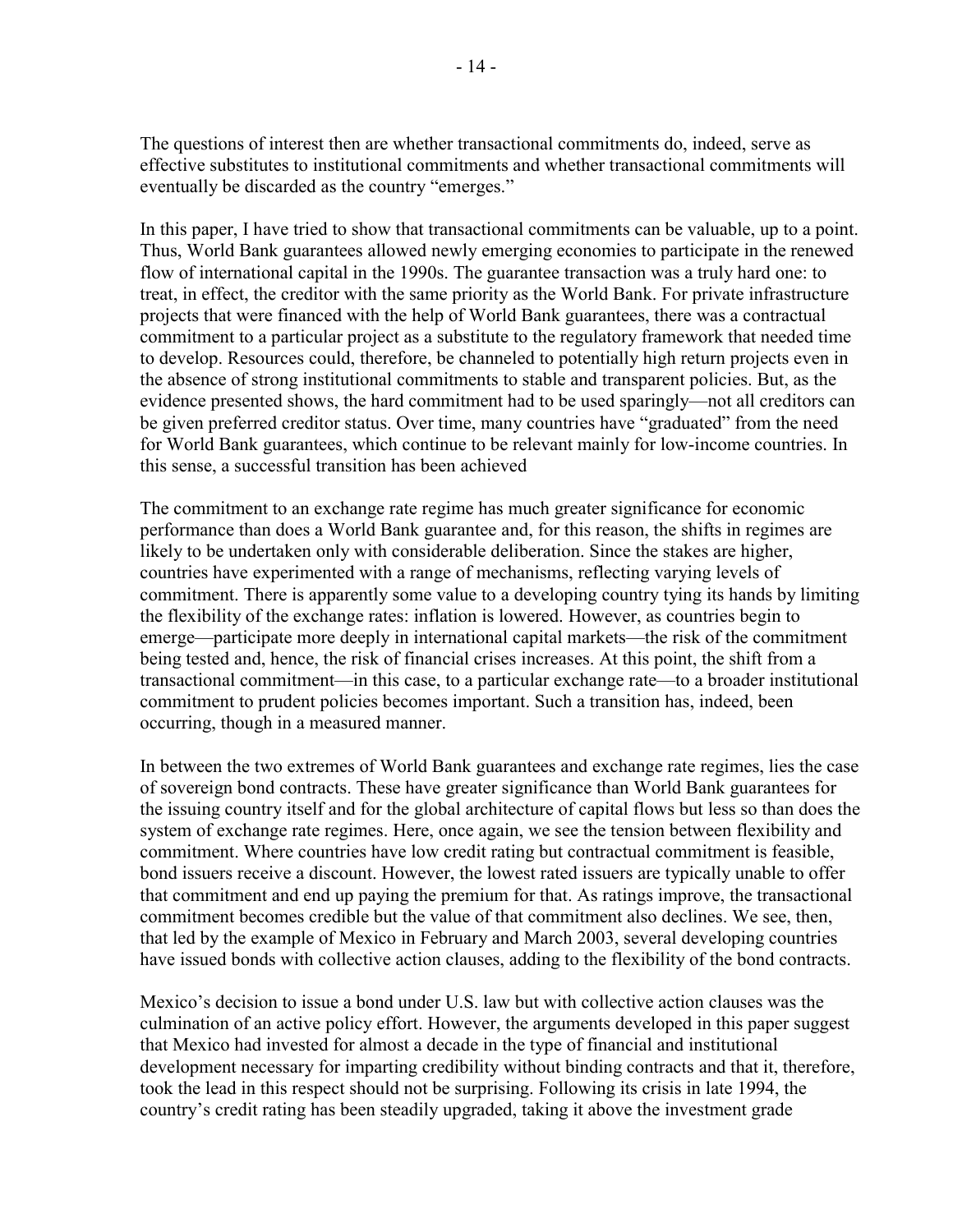threshold. At the same time, Mexico is in the vanguard of countries that have stepped back from commitment to fixed exchange rates, adding to flexibility in that respect also. Mexico was also successful in October 2003 in issuing a domestic peso-denominated bond with a maturity of 20 years (for a peso amount of 1 billion, just under \$100 million at the then exchange rate)<sup>13</sup> suggests that Mexico is well on its way to establishing the type of institutional credibility that makes transactional commitment increasingly unnecessary. The institutional credibility, in turn, possibly derives from domestic reforms dating back to the early 1990s and commitments made under the North American Free Trade Agreement in 1994, reflected further in Mexico's status as an investment-grade country.

Thus, at the start of the 1990s, a new group of developing economies started their efforts to emerge into the global economy. In this paper, I have focused on that emergence in the dimension of their financial transactions with the rest of the world. The high economic and political volatility of these economies steered them often towards offering commitments in the context of specific transactions that they were engaged in: these commitments had value. However, transactional commitments are limiting—and, possibly, counterproductive, where they become untenable. As a result, the move to transactional flexibility with broader institutional commitment to good behavior is the way to go. The good news is that emerging markets appear to be moving in that direction.

1

<sup>&</sup>lt;sup>13</sup> <http://www.shcp.gob.mx/english/docs/pr0310028.pdf>, Mexico's Ministry of Finance.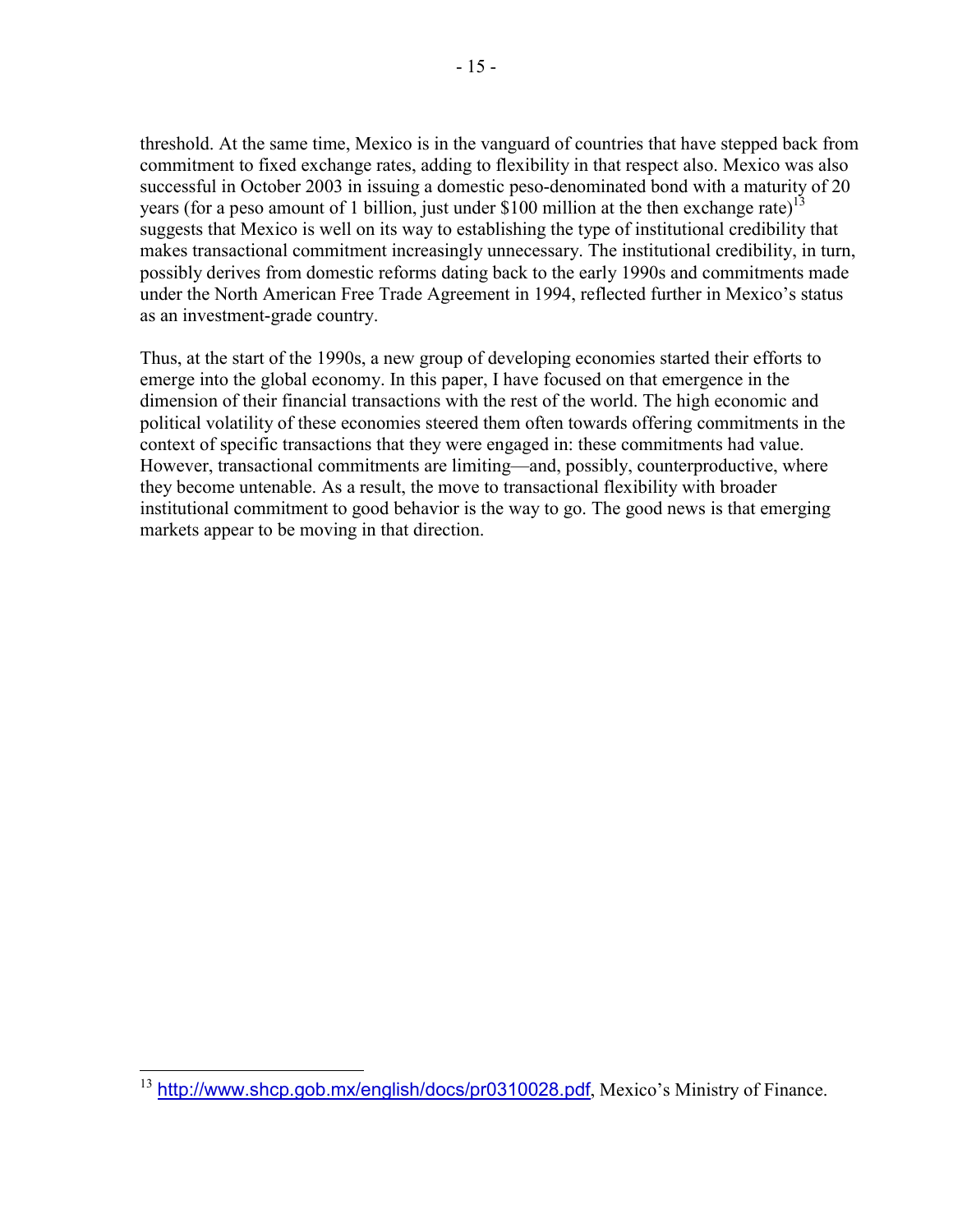#### **REFERENCES**

- Aguiar, Mark and Gita Gopinath, 2004, "Emerging Market Business Cycles: The Cycle is the Trend," University of Chicago.
- Aizenman, Joshua and Brian Pinto, 2004, "Managing Volatility and Crises: Overview." Draft chapter for *Managing Volatility and Crises: A Practitioner's Guide* (Washington: The World Bank).
- Becker, Torbjorn, Anthony Richards, and Yungong Thaicharoen, 2003, "Bond Restructuring and Moral Hazard: Are Collective Action Clauses Costly?" *Journal of International Economics*, Vol. 61 (1), pp. 127-61.
- Bernanke, Ben, Thomas Lauback, Fredric Mishkin, and Adam Posen, 1999, "Inflation Targeting: Lessons from International Experieince" (Princeton: Princeton University Press).
- Blinder, Alan, 1998, "Central Banking in Theory and Practice" (Cambridge, MA: The MIT Press).
- Bordo, Michael, 2003, "Exchange Rate Regime Choice in Historical Perspective," NBER Working Paper No. 9654 (Cambridge, Massachusetts: National Bureau of Economic Research).
- Bordo, Michael and Marc Flandreau, 2001, "Core, Periphery, Exchange Rate Regimes, and Globalization," NBER Working Paper No. 8584 (Cambridge, Massachusetts: National Bureau of Economic Research).
- Bordo Michael and Finn E. Kydland, 1996, "The Gold Standard as a Commitment Mechanism," in Tamin Bayoumi, Barry Eichengreen and Mark Taylor (eds.) *Economic Perspectives on the Classical Gold Standard* (New York: Cambridge University Press).
- Broz, J. Lawrence, 2002, "Political System Transparency and Monetary Commitment Regimes," *International Organization*, Vol. 56 (4), pp. 861–87.
- Choi, Stephen and Mitu Gulati. 2004. "Innovation in Boilerplate Contracts: The Case of Sovereign Bonds," forthcoming *Georgetown Journal of International Law*.
- Eichengreen, Barry, 1994, "International Monetary Arrangements for the 21<sup>st</sup> Century" (Washington: Brookings Institution).
- Eichengreen, Barry and Ashoka Mody, 2004, "Do Collective Action Clauses Raise Borrowing Costs?" *Economic Journal*, Vol. 114 (495), pp. 247–264*.*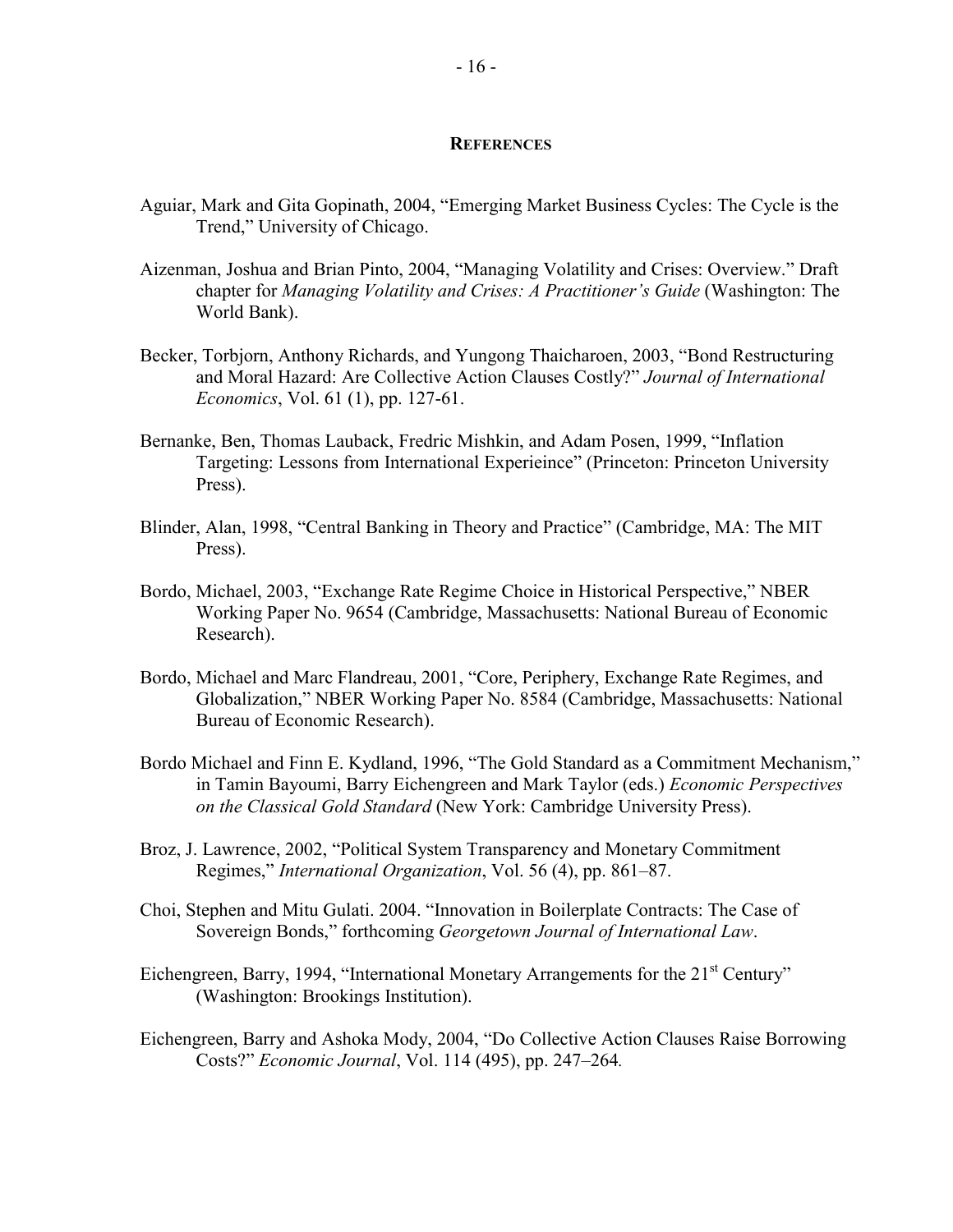- Eichengreen, Barry, Kenneth Kletzer, and Ashoka Mody, 2004, "Crisis Resolution: Next Steps," *Brookings Trade Forum 2003*, March, pp. 279–346 (Washington: The Brookings Institution)*.*
- Fatás, Antonio, and Ilian Mihov, 2003, "The Case for Restricting Fiscal Policy Discretion," forthcoming *Quarterly Journal of Economics.*
- Fischer, Stanley, 2001, "Exchange Rate Regimes: Is the Bipolar View Correct?" Distinguished Lecture on Economics in Government, *Journal of Economic Perspectives*, Vol. 15 (2) (Spring), pp. 3–24.
- Ghosh, Atish, Anne-Marie Gulde, and Holger Wolf, 2003, "Exchange Rate Regimes: Choices and Consequences" (Cambridge, Massachusetts: MIT Press).
- Husain, Aasim, Ashoka Mody, and Kenneth Rogoff, 2004, "Exchange Rate Regime Durability and Performance in Developing Versus Advanced Economies," Carnegie-Rochester Conference: "The Economics of Exchange Rates" in Honor of Alan Stockman, April 23-24.
- Kaminsky, Graciela, Carmen Reinhart, and Carlos Vegh, 2004, "When It Rains, It Pours: Procyclical Capital Flows and Macroeconomic Policies." National Bureau of Economic Research, 19<sup>th</sup> Conference on Macroeconomics.
- Klingen, Christoph, Beatrice Weder, and Jeromin Zettelmeyer, 2004, "How Private Creditors Fared in Emerging Debt Markets, 1970–2000." IMF Working Paper WP/04/13, International Monetary Fund, Washington D.C. [http://www.imf.org/external/pubs/ft/wp/2004/wp0413.pdf.](http://www.imf.org/external/pubs/ft/wp/2004/wp0413.pdf)
- Mody, Ashoka and Martin Schindler, 2004, "Argentina's Growth: A Puzzle?" Unpublished, Research Department, International Monetary Fund.
- Obstfeld, Maurice, and Kenneth Rogoff, 1995, "The Mirage of Fixed Exchange Rates." *Journal of Economic Perspectives*, Vol. 9, No. 4, pp. 73–96.
- Ranciere, Romain, Aaron Tornell, and Frank Westermann, 2003, "Crises and Growth: A Reevaluation." National Bureau of Economic Research Working Paper 10073 (Cambridge, Massachusetts: National Bureau of Economic Research).
- Rogoff, Kenneth S., Aasim M. Husain, Ashoka Mody, Robin Brooks, and Nienke Oomes, 2004, *Evolution and Performance of Exchange Rate Regimes*, IMF Occasional Paper 229 (Washington: International Monetary Fund).
- Tarullo, Daniel, 2001, "Rules, Discretion, and Authority in International Financial Reform." *Journal of International Economic Law*, pp. 613-82.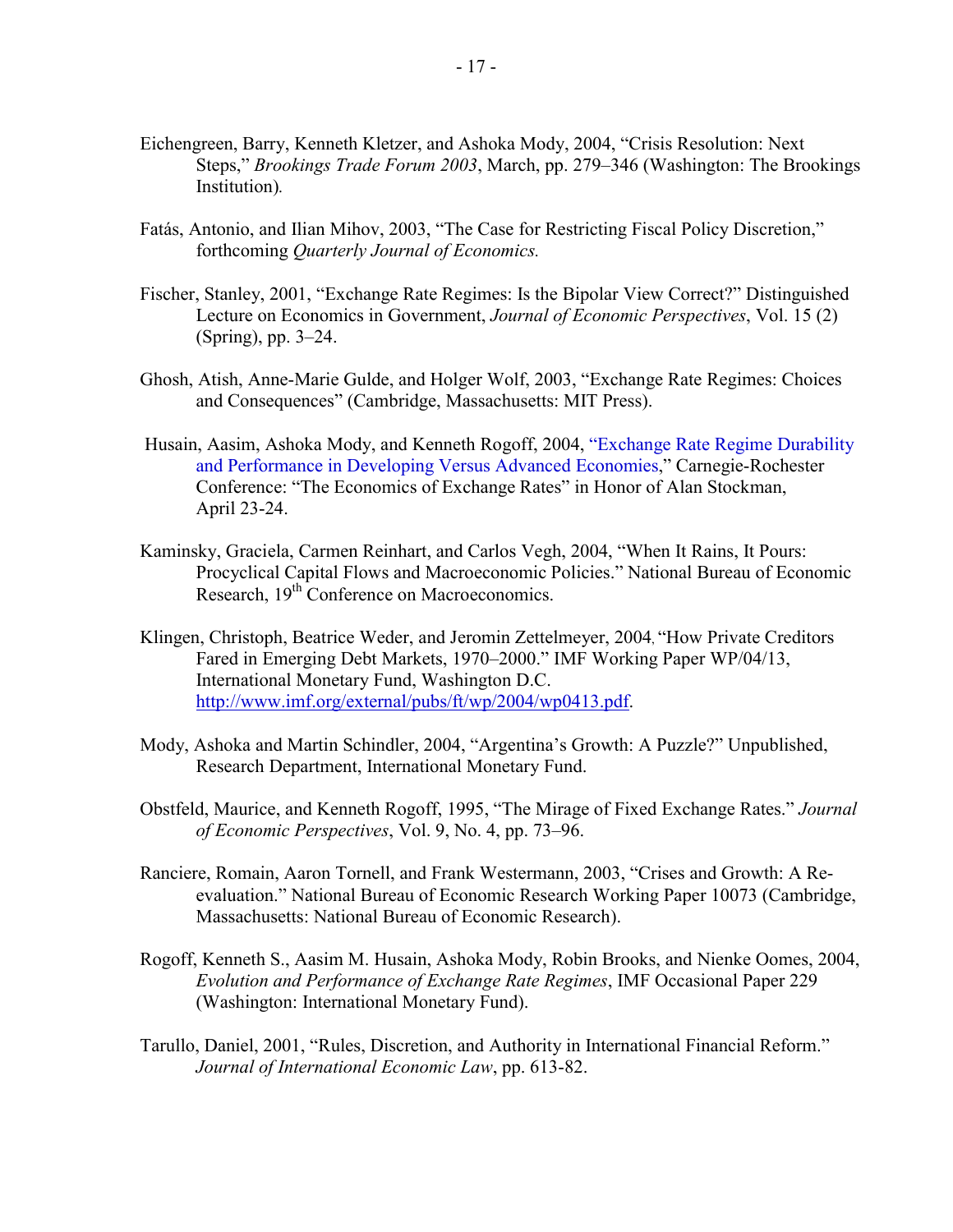- Williamson John, 2000, "Exchange Rate Regimes for Emerging Markets: Reviving the Intermediate Option," Policy Analyses in International Economics 60 (Washington: The Institute of International Economics."
- World Bank, 1994, "Mainstreaming of Guarantees as an Operational Tool" (Washington: The World Bank).
- ———, 1997, World Bank Atlas (Washington: The World Bank).
- ———, 2002, World Development Indicators (Washington: The World Bank).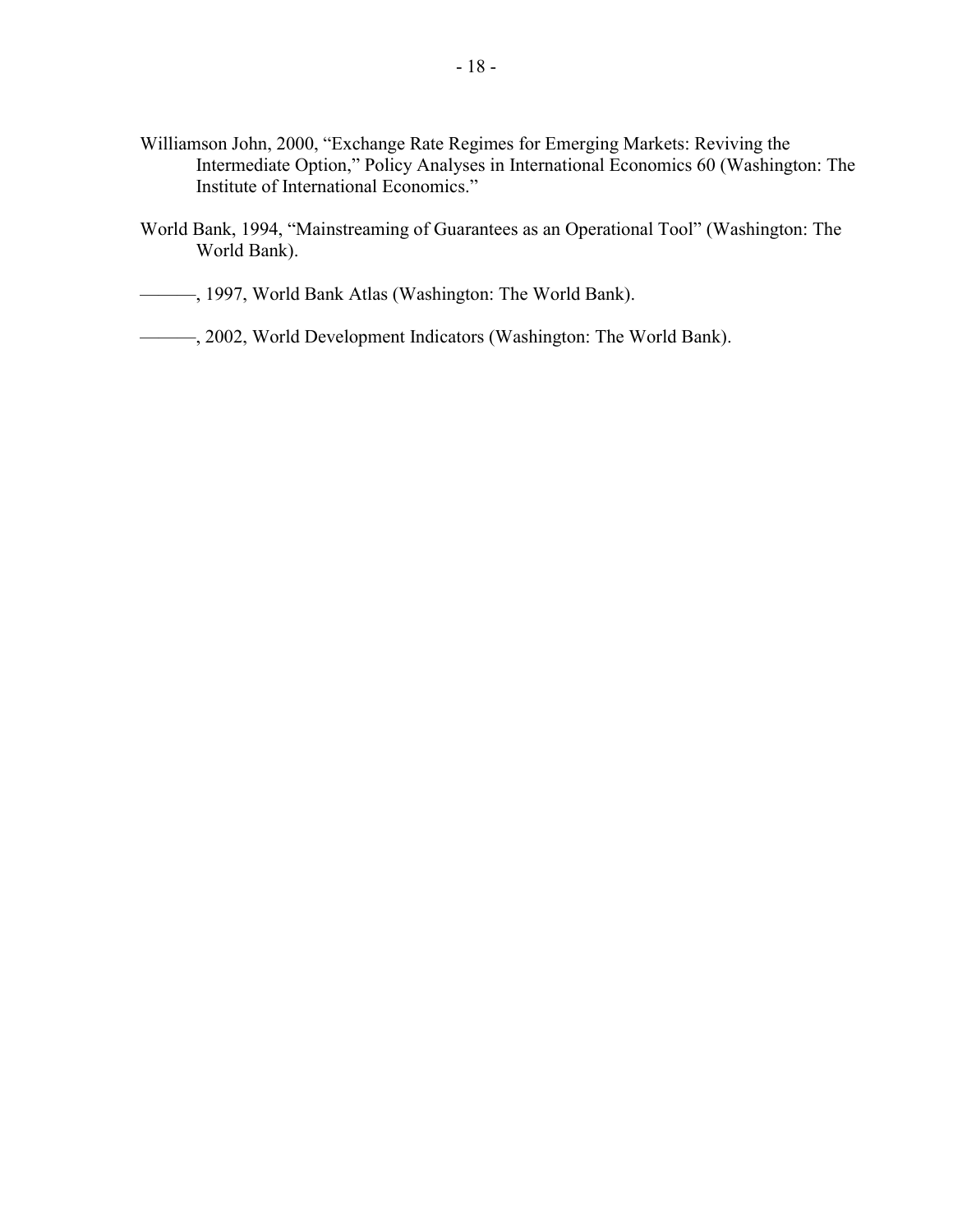Table 1: The Price of Flexibility: Implications of Credit Quality and Market Volatility

| Sample    | <b>EMBI</b> | Coefficient on U.K. |                | Rho      | Standard   | Number   | Number of    |
|-----------|-------------|---------------------|----------------|----------|------------|----------|--------------|
|           | Volatility  | Governing Law       |                | $(\rho)$ | Error of   | of Bonds | Observations |
|           | (percent)   |                     |                |          | residual   |          |              |
|           |             | $0 - 35$            | $36 - 50$      |          | $(\sigma)$ |          |              |
|           |             | Rated               | Rated          |          |            |          |              |
|           |             | <b>Issuers</b>      | <b>Issuers</b> |          |            |          |              |
| 1991:1-   | 2.17        | 0.62                | 0.15           | $-0.42$  | 0.44       | 921      | 3236         |
| 2002:4    |             | (7.01)              | (1.61)         |          |            |          |              |
| $1991:1-$ | 2.17        |                     | 0.23           | $-0.49$  | 0.44       | 740      | 1690         |
| 2002:4    |             |                     | (2.22)         |          |            |          |              |
| $1991:1-$ | 2.62        | 0.72                | 0.12           | $-0.79$  | 0.40       | 202      | 1042         |
| 1995:2    |             | (4.46)              | (0.66)         |          |            |          |              |
| 1995:3-   | 1.65        | 0.59                | $-0.19$        | $-0.33$  | 0.33       | 206      | 555          |
| 1997:2    |             | (3.10)              | $(-0.95)$      |          |            |          |              |
| $1997:3-$ | 2.70        | 0.95                | 0.37           | $-0.87$  | 0.48       | 252      | 777          |
| 1998:4    |             | (5.32)              | (2.30)         |          |            |          |              |
| $1999:1-$ | 1.70        | 0.65                | 0.22           | $-0.64$  | 0.38       | 261      | 862          |
| 2002:4    |             | (4.39)              | (1.33)         |          |            |          |              |

# Panel A

# Panel B

| Sample    | Coefficient on U.K. |                | U.K. law   | Rho      | Standard   | Number   | Number of    |
|-----------|---------------------|----------------|------------|----------|------------|----------|--------------|
|           | Governing Law       |                | interacted | $(\rho)$ | Error of   | of Bonds | Observations |
|           |                     |                | with EMBI  |          | residual   |          |              |
|           |                     |                | volatility |          | $(\sigma)$ |          |              |
|           | $0 - 50$            | $36 - 50$      |            |          |            |          |              |
|           | Rated               | Rated          |            |          |            |          |              |
|           | Issuers             | <b>Issuers</b> |            |          |            |          |              |
| $1991:1-$ | 0.16                |                | 14.67      | $-0.27$  | 0.43       | 921      | 3236         |
| 2002:4    | (1.14)              |                | (3.00)     |          |            |          |              |
| $1991:1-$ |                     | $-0.17$        | 17.53      | $-0.45$  | 0.44       | 740      | 1690         |
| 2002:4    |                     | $(-1.07)$      | (3.53)     |          |            |          |              |

Note: The regressions presented in Panel A are based on Eichengreen and Mody (2004). All regressions, estimate the determinants of log (spread) at the time of bond issuance, relating it features of the bond (e.g., amount, maturity, currency of issue), global characteristics at the time (including U.S. interest rates, U.S. high-yield spreads, and EMBI volatility), and several country characteristics (e.g., political risk, debt-GDP ratio). In addition, dummy variables for U.K. governing law and "other law" are included (with the U.S. law as the benchmark, which is excluded). Because there is the possibility that laws and spreads are jointly determined, the law is "instrumented" based on a multinomial logit that predicts the choice of laws. Finally, the regression is estimated using a "heckman" procedure in STATA to allow for the possibility of sample selection bias. Thus, the column with the title of "number of observations" reflects a lower bound on the number of bonds that could have been issued during the period.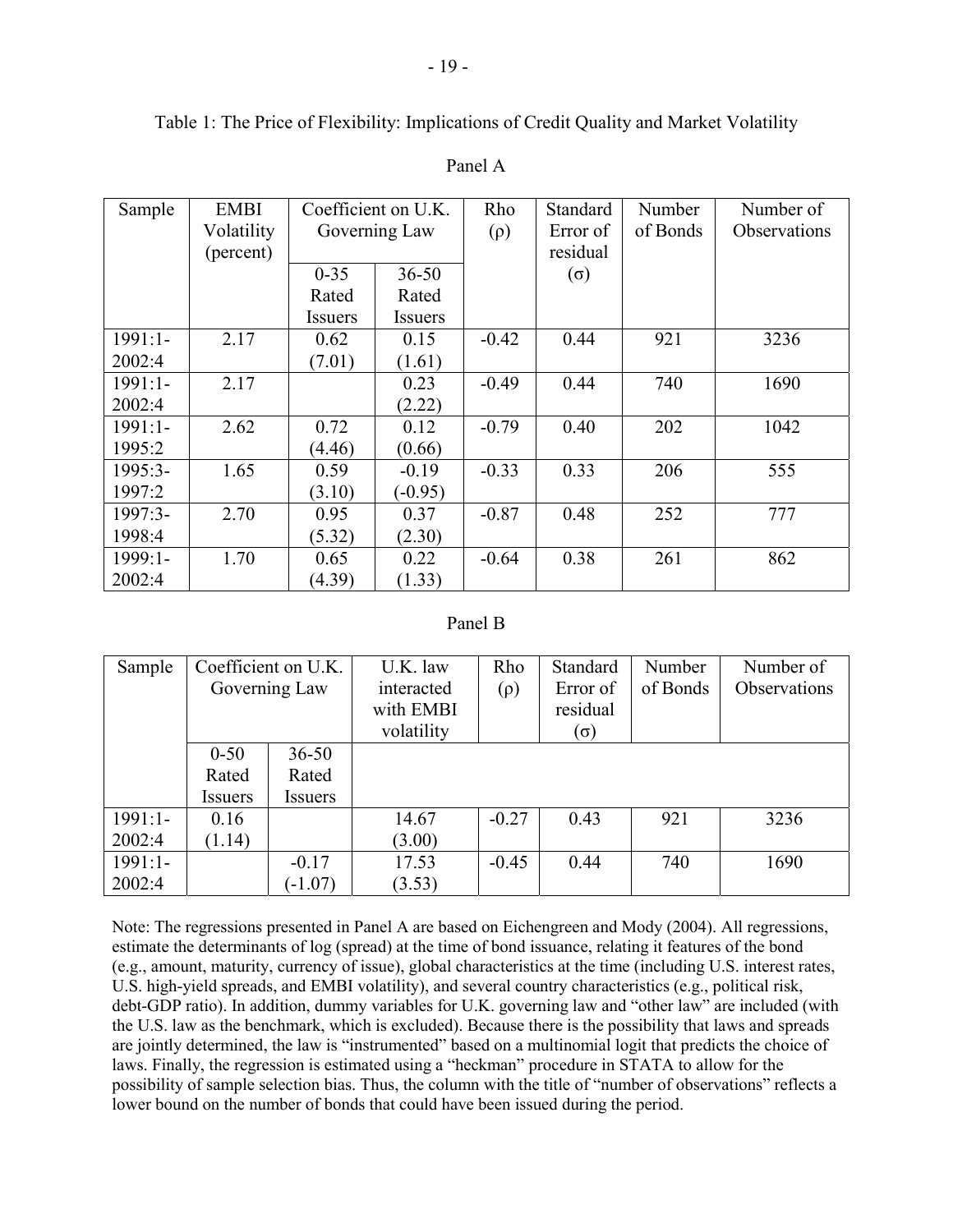

Figure 1. Graduating from World Bank Guarantees

Note: Country ratings correspond to Moody's foreign-currency long-term country ratings. Moody's did not assign any ratings to Bangladesh, Cote D'Ivoire, and Mozambique at the given dates. For these countries, ratings shown were obtained by comparing with their Moody's-rated peer country that had the closest Institutional Investor rating.

Sources: World Bank and Moody's.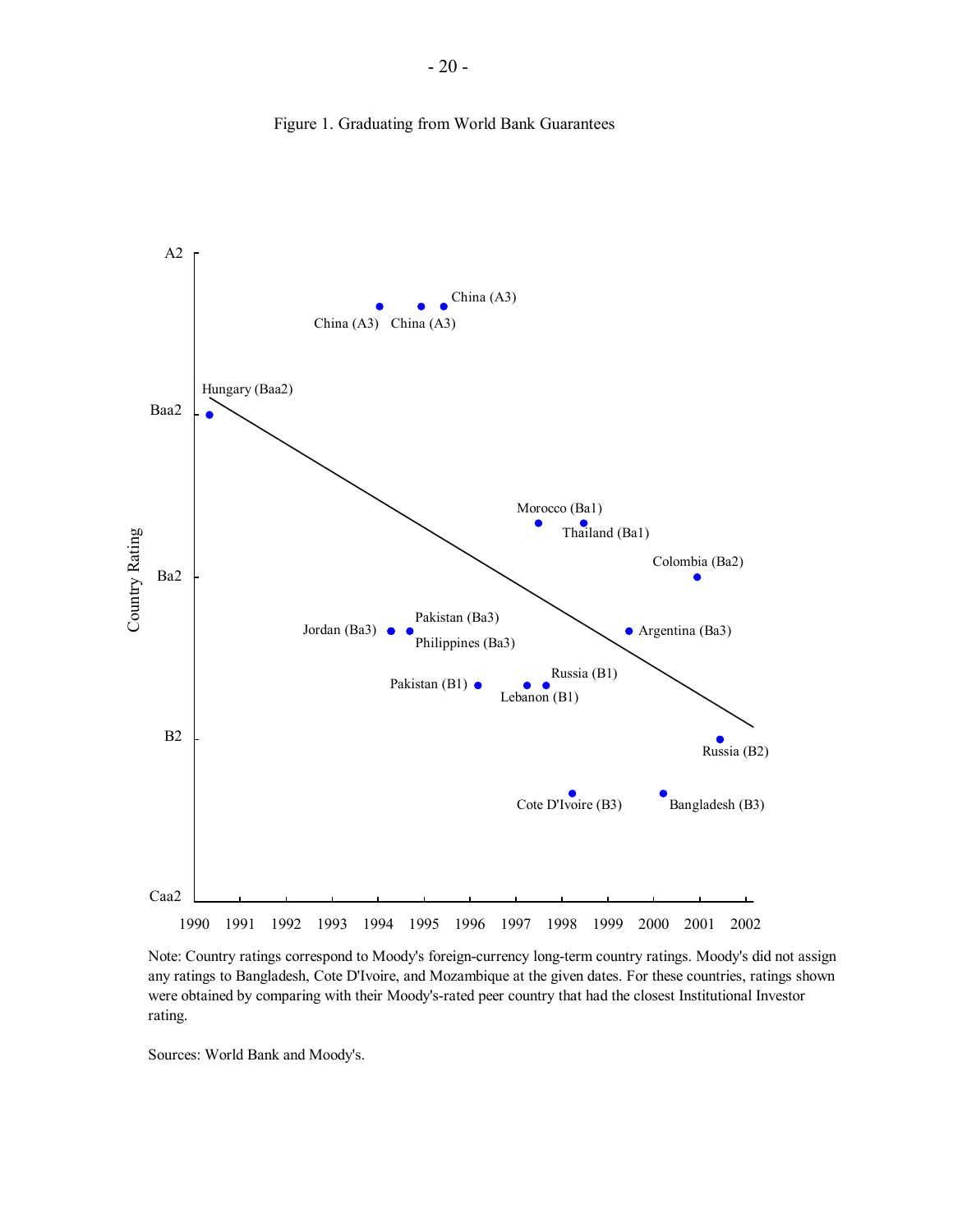

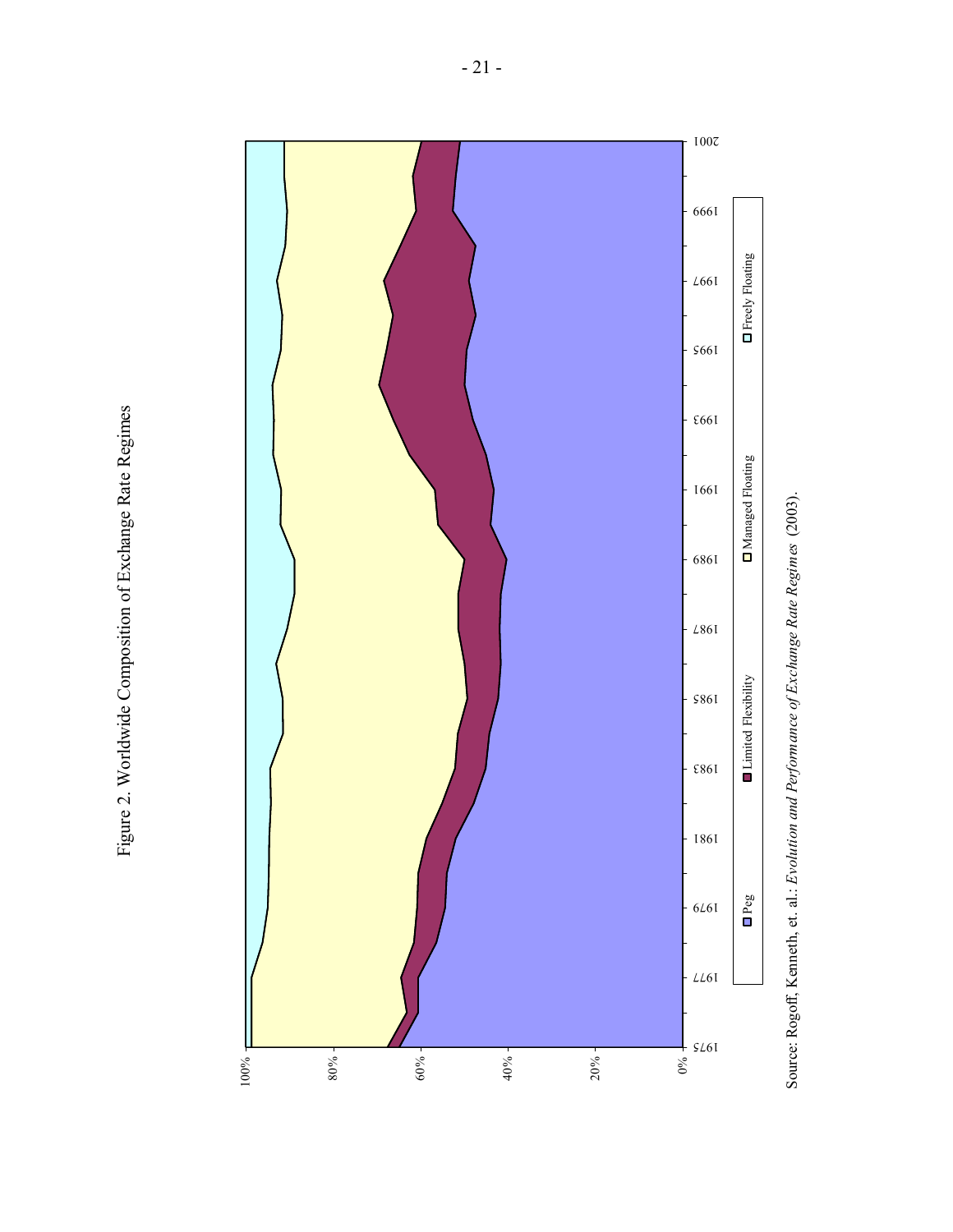

# Figure 3. Performance of Floating Regimes Relative to Pegs

Source: Rogoff, Kenneth, et. al.: *Evolution and Performance of Exchange Rate Regimes* (2003).